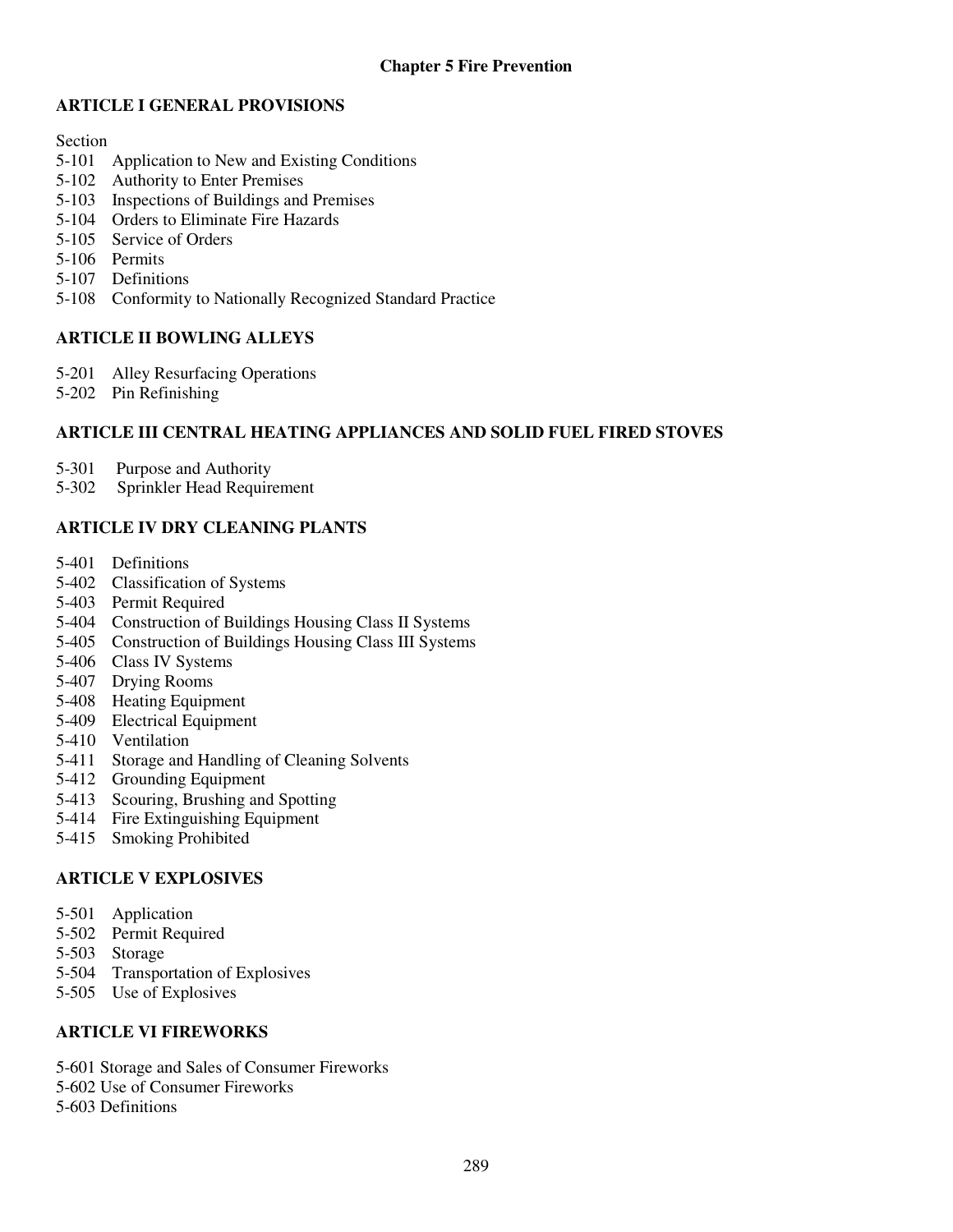# **ARTICLE VII FIRE PROTECTION EQUIPMENT**

- 5-701 Fire Chief to Survey Premises and Specify Equipment to be provided
- 5-702 Maintenance of Equipment

# **ARTICLE VIII FLAMMABLE LIQUIDS**

- 5-801 Scope
- 5-802 Definition
- 5-803 Permits
- 5-804 Outside Aboveground Tanks
- 5-805 Control of Spills
- 5-806 Underground Tanks
- 5-807 Tanks Inside of Buildings, Class I or II Liquids
- 5-808 Tanks Inside of Buildings, Class III Liquids
- 5-809 Design and Construction of Tanks
- 5-810 Vents on Outside Aboveground Tanks
- 5-811 Vents on Tanks Underground or in Buildings
- 5-812 Fill and Gauge Openings and Drainage on Tanks Underground or in Buildings
- 5-813 Piping, Valves and Fittings
- 5-814 Dispensing Devices at Service Stations
- 5-815 Ventilation
- 5-816 Commercial and Industrial Establishments
- 5-817 Sources of Ignition
- 5-818 Fire Extinguishers
- 5-819 Oil Burners
- 5-820 Tank Vehicles for Flammable Liquids

# **ARTICLE IX GARAGES**

- 5-901 General
- 5-902 Permit Required
- 5-903 Repair Work
- 5-904 Cleaning with Flammable Liquids
- 5-905 Handling of Gasoline and Oils

# **ARTICLE X GAS PIPING AND APPLIANCES**

- 5-1001 Installations to Conform to Standard Safe Practices
- 5-1002 Pressure Regulation
- 5-1003 Pipe Entrance to Buildings
- 5-1004 Outside Valves

# **ARTICLE XI LIQUEFIED PETROLEUM GASES**

- 5-1101 Definitions
- 5-1102 Permits and Reports of Installations
- 5-1103 Standards for Liquefied Petroleum Gas Equipment and Its Installation
- 5-1104 Location of Containers
- 5-1105 Container Protection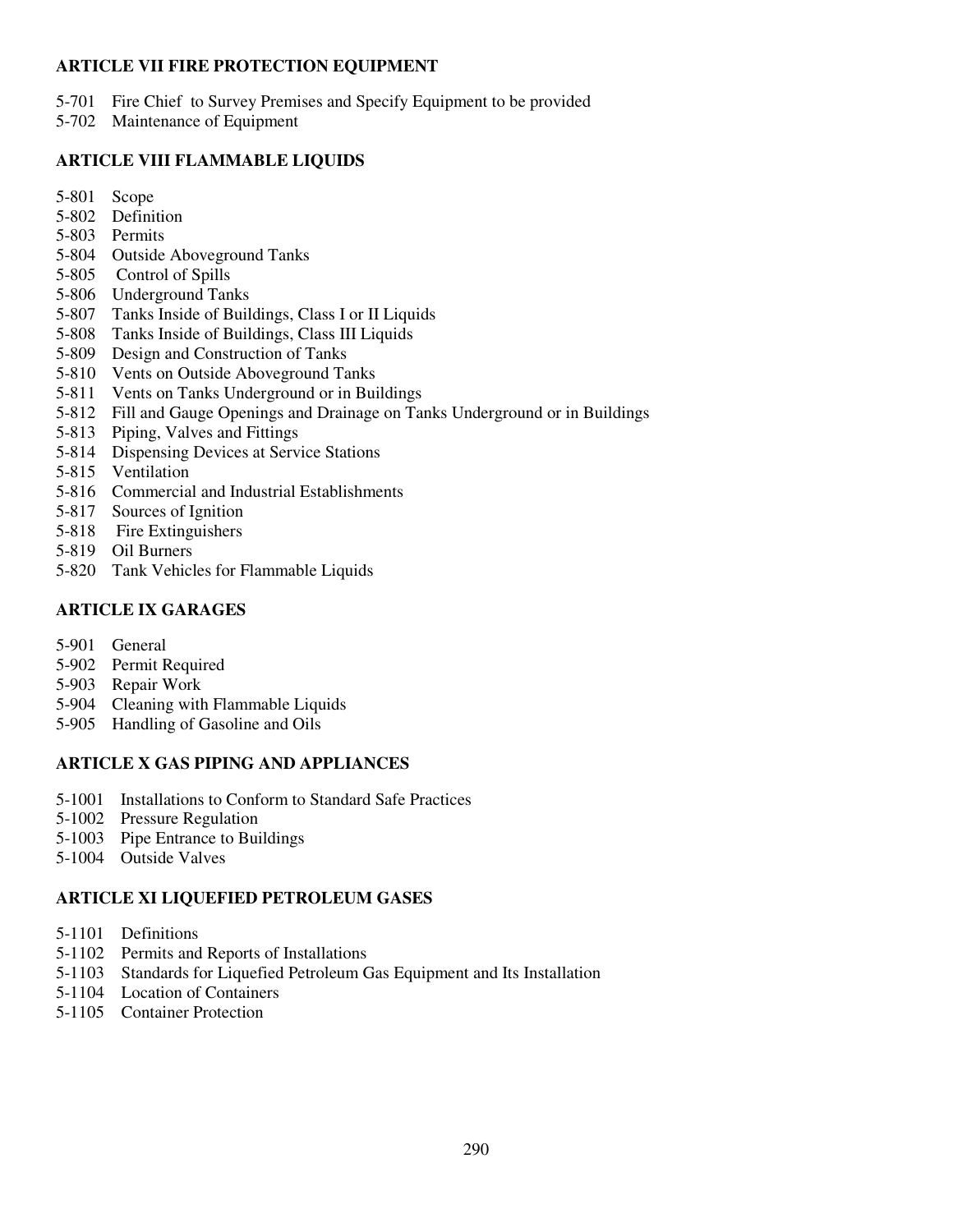# **ARTICLE XII PRECAUTIONS AGAINST FIRE, GENERAL**

- 5-1201 Outdoor Fires and Permits
- 5-1202 Burning Permit Sample
- 5-1203 Hot Ashes and Other Dangerous Materials
- 5-1204 Accumulations of Waste Materials
- 5-1205 Handling Readily Combustible Materials
- 5-1206 Storage of Readily Combustible Materials
- 5-1207 Flammable Decorative Materials in Stores
- 5-1208 Chimneys and Heating Appliances to be Maintained in Safe Condition
- 5-1209 Use of Torches or Flame-producing Devices for Removing Paint

# **ARTICLE XIII SMOKING PROHIBITIED UNDER CERTAIN CONDITIONS**

- 5-1301 Definitions
- 5-1302 Chief to Designate Areas Where Smoking Shall be Prohibited
- 5-1303 No Smoking Signs
- 5-1304 Smoking and Removal of No Smoking Signs Prohibited

# **ARTICLE XIV ADMINISTRATION OF FIRE PREVENTION CODE**

- 5-1401 Enforcement
- 5-1402 Definition
- 5-1403 Appeals
- 5-1404 Penalties
- 5-1405 Validity

# **ARTICLE XV COMMERCIAL & PRIVATE BUILDING ACCESS LOCK BOXES**

5-1501 Lock Box System

# **ARTICLE XVI**

- 5-1601 Adoption of Code
- 5-1602 Deletions, Additions, Insertions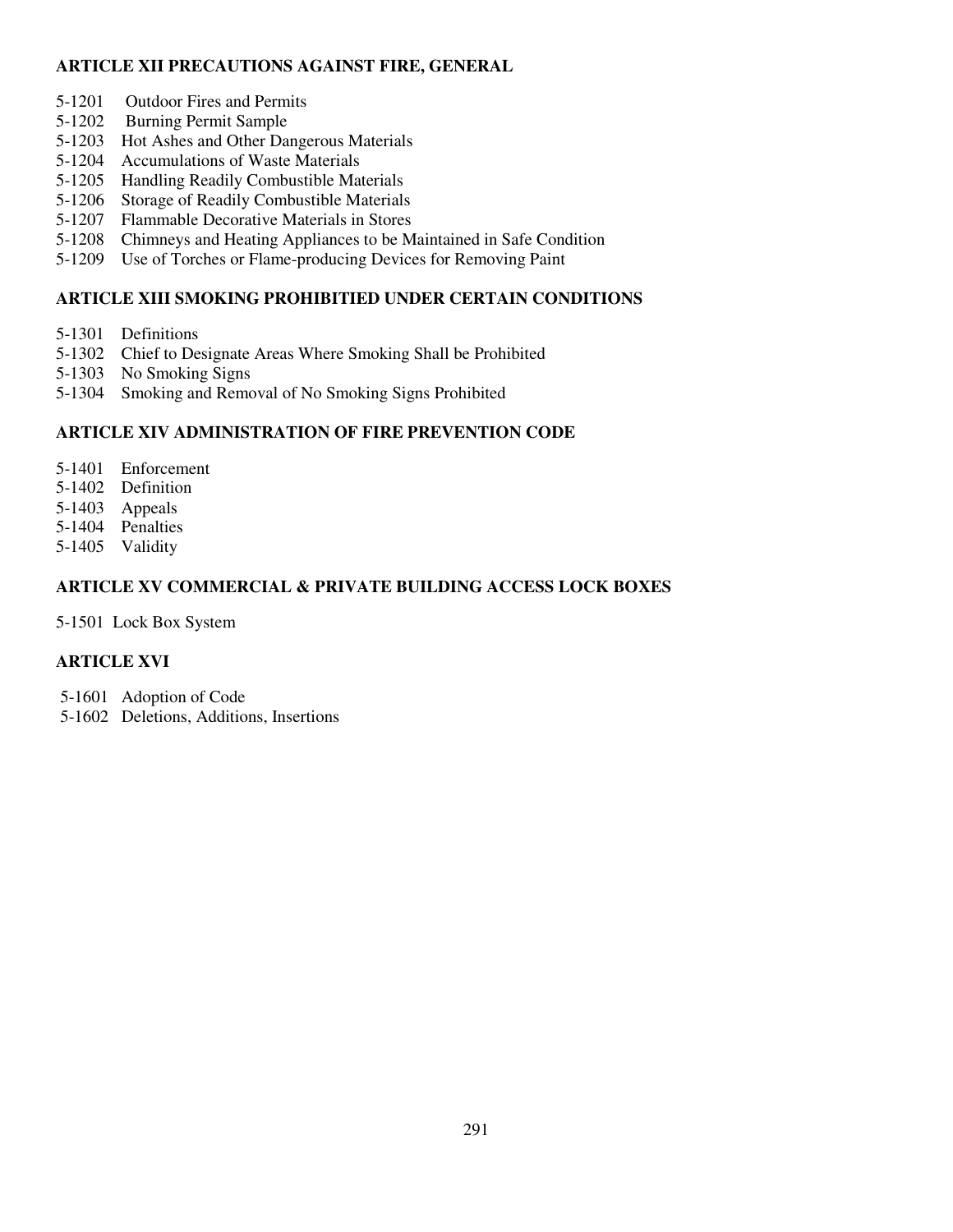# **ARTICLE I GENERAL PROVISIONS**

# **Sec. 5101 Application to New and Existing Conditions**

The City of Caribou has designated NFPA Life Safety Code 101, 2006 edition and NFPA 1, 2003 edition. This code will be the authority for this chapter 5, of the Caribou City Codes. (See Article XVI, this chapter) The provisions of this chapter shall apply equally to new and existing conditions except that existing conditions not in strict compliance with the terms of this Chapter shall be permitted to continue where the exceptions do not constitute a distinct hazard to life or adjoining property.

# **Sec. 5-102 Authority to Enter Premises**

The Code Enforcement Officer, Fire Chief or designee, may at all reasonable hours enter any non-residential or multi-family residential building or premises within his jurisdiction for the purpose of making any inspection, or investigation which, under the provisions of this Chapter, he may deem necessary to be made..

# **Sec. 5-103 Inspections of Buildings and Premises**

It shall be the duty of the Code Enforcement Officer, Fire Chief or Designee, to inspect all buildings and premises, except the interiors of private dwellings, as often as may be necessary for the purpose of ascertaining and to cause to be corrected any conditions liable to cause fire, or any violations of the provisions or intent of this Chapter and of any other Chapter affecting fire hazard, and to insure compliance in all places of assembly with all laws, regulations, and orders dealing with overcrowding, use of decorative materials, maintenance of exit way, and maintenance of fire alarm and fire detecting systems, and fire extinguishing systems and appliances.

# **Sec. 5-104 Orders to Eliminate Fire Hazards**

- 1. *Dangerous Conditions.* Whenever the Code Enforcement officer, Fire Chief or Designee as provided in Section 5-103 shall find in any building or upon any premises dangerous or hazardous conditions as follows, he shall order such dangerous conditions or materials to be removed or remedied in such manner as he may specify.
	- A. Dangerous or unlawful amounts of combustible or explosive matter;
	- B. Hazardous conditions arising from defective or improperly installed equipment for handling or using combustible or explosive matter;
	- C. Dangerous accumulations of rubbish, waste paper, boxes, shavings or other highly flammable materials;
	- D. Accumulations of dust or waste materials in air conditioning systems or of grease in kitchen exhaust ducts;
	- E. Obstructions to or on fire escapes, stairs, passageways, doors or windows, liable to interfere with the operations of the Fire Department or egress of occupants in case of fire;
	- F. Any building or other structure which, for the want of repairs, lack of sufficient fire escapes or other exit facilities, automatic or other fire alarm apparatus of fire extinguishing equipment, or by reason of age or dilapidated condition, or from any other cause, creates a fire hazard.

# **Sec. 5-105 Service Orders**

The service of such orders as mentioned in Section 5-104 may be made upon the owner, occupant or other person responsible for the conditions, either by delivering a copy of same personally or by delivering the same to and leaving it with any person in charge of the premises, by affixing a copy thereof in a conspicuous place on the door to the entrance of the said premises.

Whenever it may be necessary to serve such an order upon the owner of premises such order may be served either by delivering to and leaving with the said person a copy of said order, or, if such owner is absent from the jurisdiction of the officer making the order, by mailing such copy to the owner's last known post office address.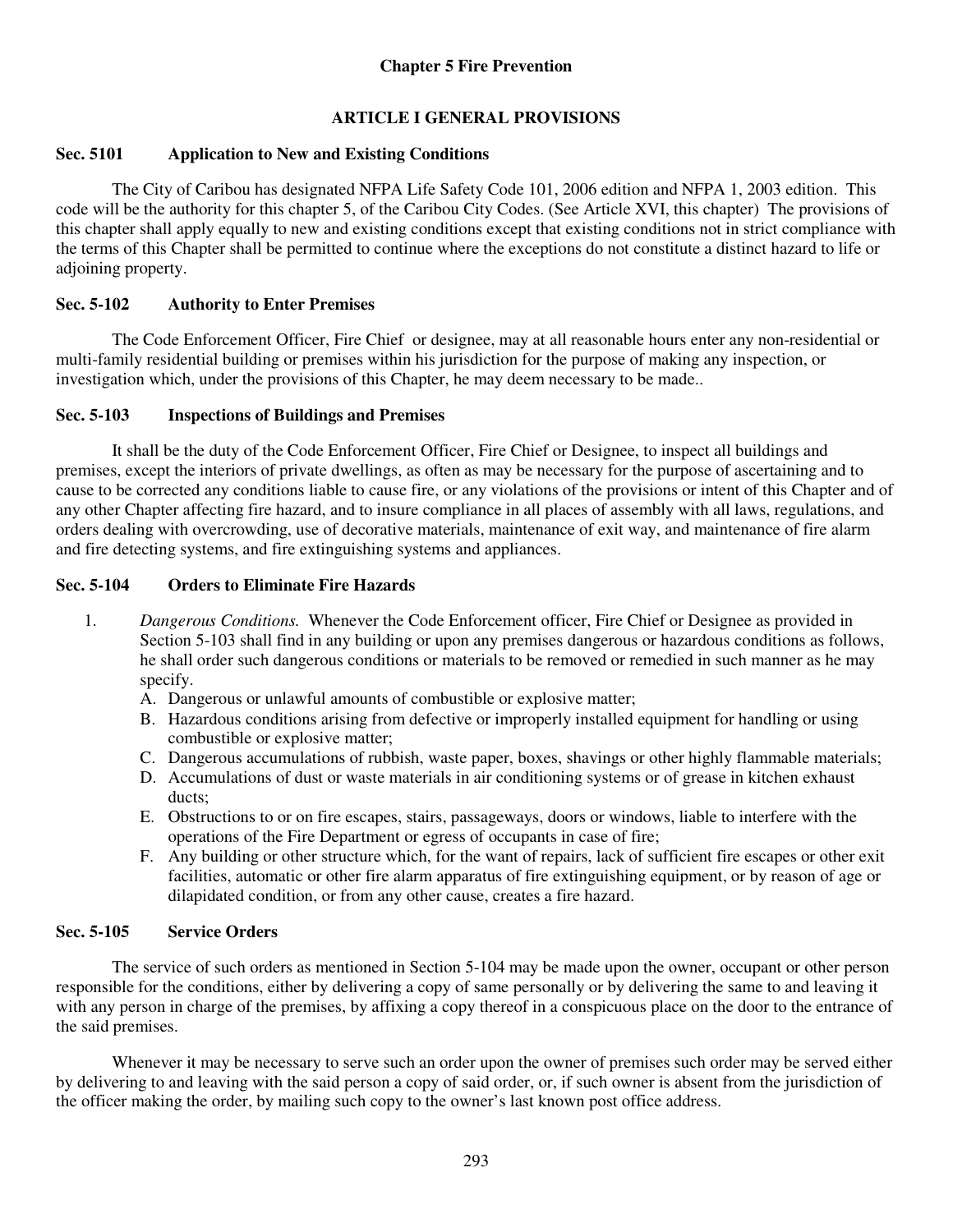#### **Sec. 5-106 Permits**

- 1. *Requirements.* Permits required by the provisions of this Chapter shall be obtained in writing from the Fire Chief or Designee, except as provided hereafter. Permits shall be for such period as the Fire Chief or Designee may specify but not exceed one year. They shall be kept on the premises designated therein as shall be subject to inspection by the Code Enforcement Officer, any officer of the fire or police departments.
- 2. No Burning Zone The Caribou Urban Compact Area is a no-burn zone. Exceptions to that are Campfires and other special permissions by the Fire Chief.
- 3. *Inspections.* Before permits are issued, the Fire Chief or Designee may make such inspections or tests as are necessary to assure that the provisions of this Chapter are complied with.
- 4. *Fees.* The fee for permits under this section shall be at a rate the Council may determine from time to time.

## **Sec. 5-107 Definitions**

- 1. *"Approved"* shall mean accepted by the Code Enforcement Officer, Fire Chief or Designee, , as a result of investigation and experience, or by reason of test, listing of approval by Underwriters' Laboratories, Inc., the National Bureau of Standards, the American Gas Association Laboratories or other nationally recognized testing authorities.
- 2. *"Person"* shall mean and include person, persons, firm, corporation or co-partnership.

## **Sec. 5-108 Conformity to Nationally Recognized Standard Practice**

The storage, handling and use of flammable or explosive substances and the use or occupancy of buildings or premises shall be in conformity with nationally recognized standard practice for the safeguarding to a reasonable degree of life, property from the hazards of fire or explosion. Compliance with the provisions of the; Fire Prevention Ordnance Latest Edition and Amendments thereto recommended by the National Board of Fire Underwriters', NFPA Life Safety Code 101. 2006 Edition, and NFPA 1, 2003 Edition shall be deemed to be prima facie evidence of compliance with such nationally recognized standard practice for all matters not covered by this Chapter.

\_\_\_\_\_\_\_\_\_\_\_\_\_\_\_\_\_ **Historical Note:** Articles I-XIV originally Chapter 2, 1956 Caribou Code; Section 5-106 as amended November 25, 2013.

**State Law References:** 25 MRSA §§2351-2360; 25 MRSA §2391; District Court Civil Rule 80E.

# **ARTICLE II BOWLING ALLEYS**

## **Sec. 5-201 Alley Resurfacing Operations**

Resurfacing operations shall not be carried on while the establishment is open for business. The Code Enforcement Officer and Fire Chief shall be notified when alleys are to be resurfaced. Proper ventilation shall be provided. Heating, ventilating, or cooling systems employing recirculation of air shall not be operated during resurfacing operations or within one hour following the application of flammable finishes. All electric motors or other equipment in the area, which might be a source of ignition, shall be shut down, all smoking and the use of open flames prohibited during the application of flammable finishes and for one hour thereafter.

## **Sec. 5-202 Pin Refinishing**

\_\_\_\_\_\_\_\_\_\_\_\_\_

Pin refinishing involving the application of flammable finishes shall be done only on a special room meeting the requirements for a Type B inside storage or mixing room (for details see the Fire Prevention Code adopted by Section 5- 108); such room shall not be located below grade nor shall it have communication with any pits, well, pockets or basements.

 Storage of flammable liquids in such rooms shall not exceed a combined aggregate of 60 gallons in original metal containers, or approved safety containers not exceeding 5 gallons individual capacity. A metal waste can with self-closing cover will be provided for all waste materials and rags; contents shall be removed daily. Smoking shall be prohibited at all times in refinishing rooms.

**State Law Reference:** 8 MRSA §1 et seq.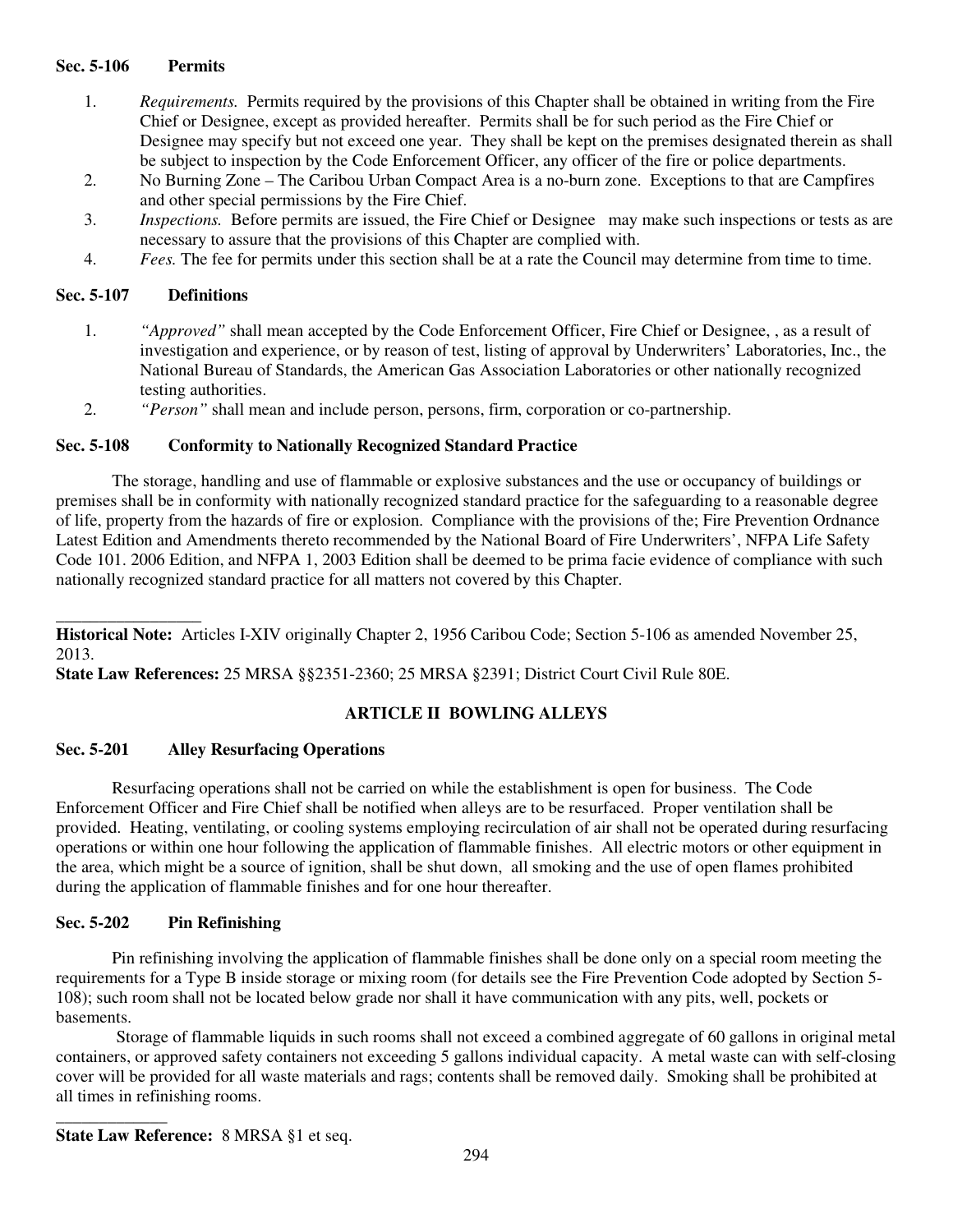# **ARTICLE III CENTRAL HEATING APPLIANCES AND SOLID FUEL FIRED STOVES**

## **Sec. 5-301 Purpose and Authority**

To reduce the threat of structure fire caused by the improper installation of central heating appliances and solid fuel fired stoves. To reduce the threat of injury to the residents of the City of Caribou from fire. This ordinance is enacted pursuant to Municipal Home Rule Authority, MRSA Title 30A, 3001 and NFPA 31, 54 & 211, 2006 edition.

All new installations of central heating appliances and solid fuel fired stoves shall require a permit issued from the Code Enforcement Office and require passing inspection before a new structure is issued a Certificate of Occupancy.

Permits and inspections are required for installations in new construction and the replacement of equipment in existing structures. All installations shall meet the requirements of the 2006 Editions of the National Fire Protection Association: NFPA-31, 54 & 211.

Permits will be issued to Maine Licensed Master Tradesmen licensed for the respective fuel.

Permits will be issued to the owner of a single-family structure only when the structure is the primary residence of the applicant and the applicant states that they will be doing the installation.

All permits must be obtained prior to the installation of the equipment or the inspection fee may be doubled.

Inspection Fees:

| Free standing solid fuel fired stove<br>(wood, pellet, corn, etc) | $$20.00/$ stove     |
|-------------------------------------------------------------------|---------------------|
| Single family boiler or furnace replacement                       | \$20.00/ inspection |
| Multi-family residence boiler or furnace                          | \$20.00/ inspection |
| Commercial boiler or furnace                                      | \$20.00/ inspection |
| Mini Split Heat Pumps                                             | \$20.00/inspection  |

There shall be no inspection fee for central heating appliances in new single-family residential construction when a valid Building Permit has been issued.

Equipment requiring emergency replacement during the heating season may be replaced prior to obtaining the permit. All work must pass inspection as soon as possible and meet current code requirements. The permit must be obtained within 4 working days of the installation or the inspection fees are doubled.

Preventive Maintenance, service or repair of existing equipment does not require a permit or inspection.

## **Sec 5-302 Sprinkler Head Requirement**

Purpose and authority: To reduce the threat of structure fire caused by the improper installation or failure of central heating appliances. To reduce the threat of injury to the residents of the City of Caribou from fire, this ordinance is enacted pursuant to municipal home rule authority, MRSA Title 30-A, 3001.

All new installations of central heating appliances shall be protected by no less than 1 (one) automatic sprinkler head connected to the domestic water system of the building or be part of an engineered automatic sprinkler system in compliance with NFPA-13.

Central heating appliances consist of stationary oil, gas and solid fuel fired: steam boilers, hydronic hot water heating boilers, hot air furnaces and oil fired domestic hot water heaters.

The sprinkler shall be located over the central heating appliance and installed as per the manufacturer's instructions.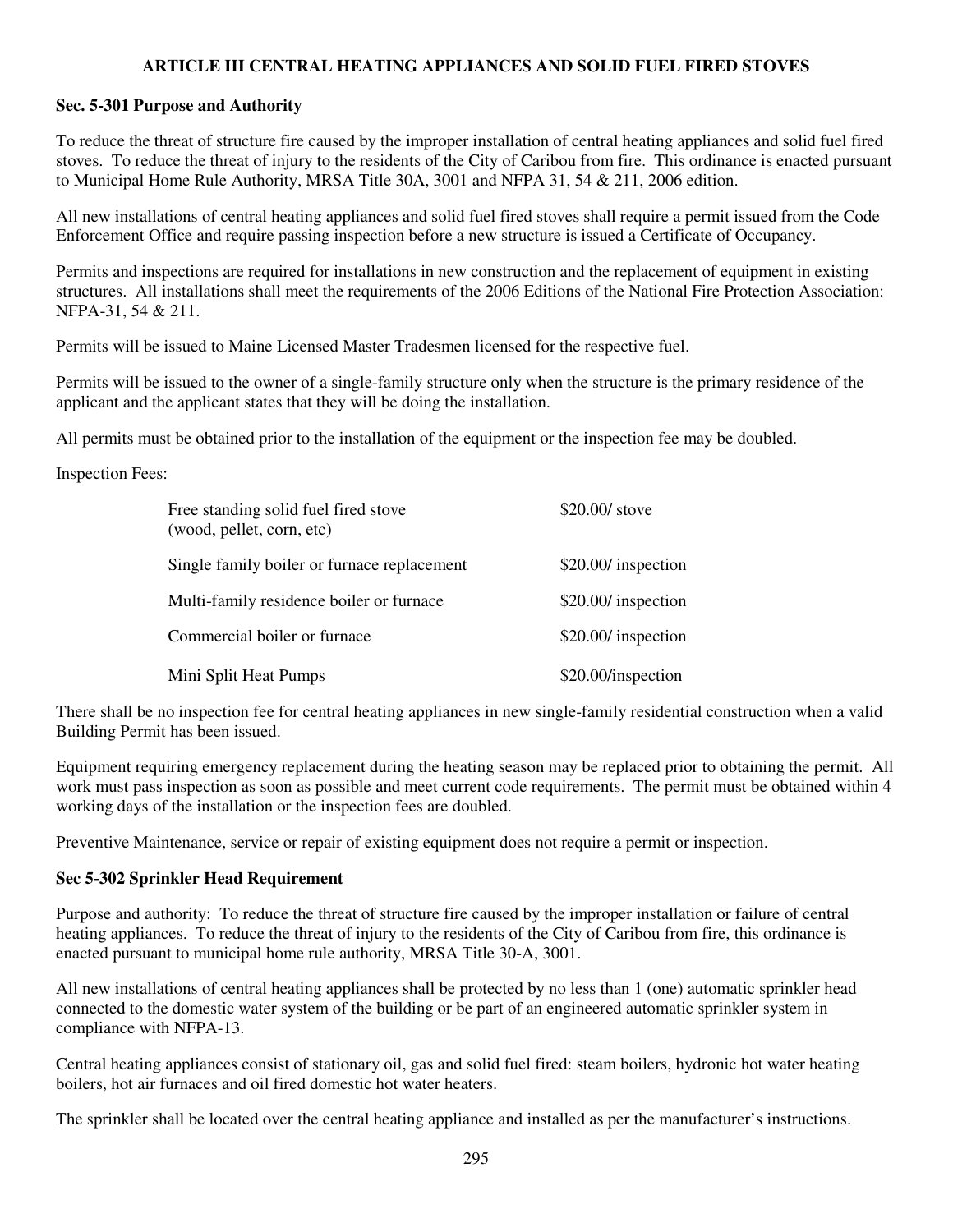Plumbing Permits shall not be required for the installation of a single sprinkler head located over the central heating appliance of 1 & 2 family residential structures. (Per Local City Code Enforcement Authority)

Plumbing permits shall be required for multiple sprinkler head installations or engineered sprinkler systems in all other structures. Sprinkler heads or systems requiring a permit shall be considered a fixture per the Maine Plumbing Code.

 **Historical Note:** Section 5-301 as amended by City Council April 14, 2014.

# **ARTICLE IV DRY CLEANING PLANTS**

# **Sec. 5-401 Definitions**

- 1. *Dry cleaning* shall mean the process of removing dirt, grease, paints and other stains from wearing apparel, textiles, fabrics, rugs, etc., by the use of nonaqueous liquid solvents, flammable or nonflammable, and it shall include the process of dyeing clothes or other fabrics or textiles in a solution of dye colors and nonaqueous liquid solvents.
- 2. *Rates* as applied to solvents shall mean classified as to fire hazard in accordance with Underwriters' Laboratories, Inc.'s Standard Classification.

# **Sec. 5-402 Classification of Systems**

Dry cleaning systems shall be classified as follows:

- 1. *Class I System* shall be those utilizing solvents rated above 40. (Example 50°F. Flashpoint Naphtha.)
- 2. *Class II Systems* shall be those utilizing solvents rated 40 or below, but which do not comply with Class III or Class IV requirements. (Example – Stoddard Solvent.)
- 3. *Class III Systems* shall be those employing equipment listed by Underwriters' Laboratories, Inc., utilizing solvents having specified characteristics and rated at 25 or below. (Example – 140°F. Flashpoint Solvent.)

 *Class IV Systems* shall be those utilizing solvents rated as nonflammable, or as nonflammable at ordinary temperatures and only moderately flammable at higher temperatures, rated not over 5. (Examples – Carbon Tetrachloride and Perchlorethylene.)

# **Sec. 5-403 Permit Required**

- 1. *Conditions.* No person shall engage in the business of dry cleaning without a permit, which shall prescribe the location and the class of system to be used.
- *2. Solvent.* No change shall be made in the solvent used in equipment to a solvent in a more hazardous (lower) class unless permission for such change shall first have been obtained from the Code Enforcement Officer, with the advice of the Fire Chief.

# **Sec. 5-404 Construction of Buildings Housing Class II Systems**

- 1. *Building construction and location.* Class II systems shall be located in buildings having walls of masonry or noncombustible construction and wall finish shall be plain or plastered without furring or concealed spaces. Floors shall be of fire-resistive construction and without pits, wells or pockets; and where located over a basement, floor shall be vapor and liquid-tight. Roof and floors above grade floor, if of combustible construction, shall have the ceilings over the dry cleaning areas protecting by cement or gypsum plaster on metal lath or equivalent construction. Dry cleaning buildings shall not be closer than 10 feet to the line of adjoining property, except that if exposing walls are equivalent to 12-inch brick construction without openings that building may be located on the property line.
- 2. *Proximity to other occupations and operations.* Dry cleaning operations shall be restricted to the first floor above grade and shall not be located on any floor below grade, nor in the same building with other occupancies. Operations incidental to the dry cleaning business such as laundering, pressing and ironing may be in a communicating building or located on the same floor with the dry cleaning plant, provided the dry cleaning operations are separated there from by partitions having a fire resistance rating of not less than two hours and the communicating openings are protected by fire doors approved for such openings.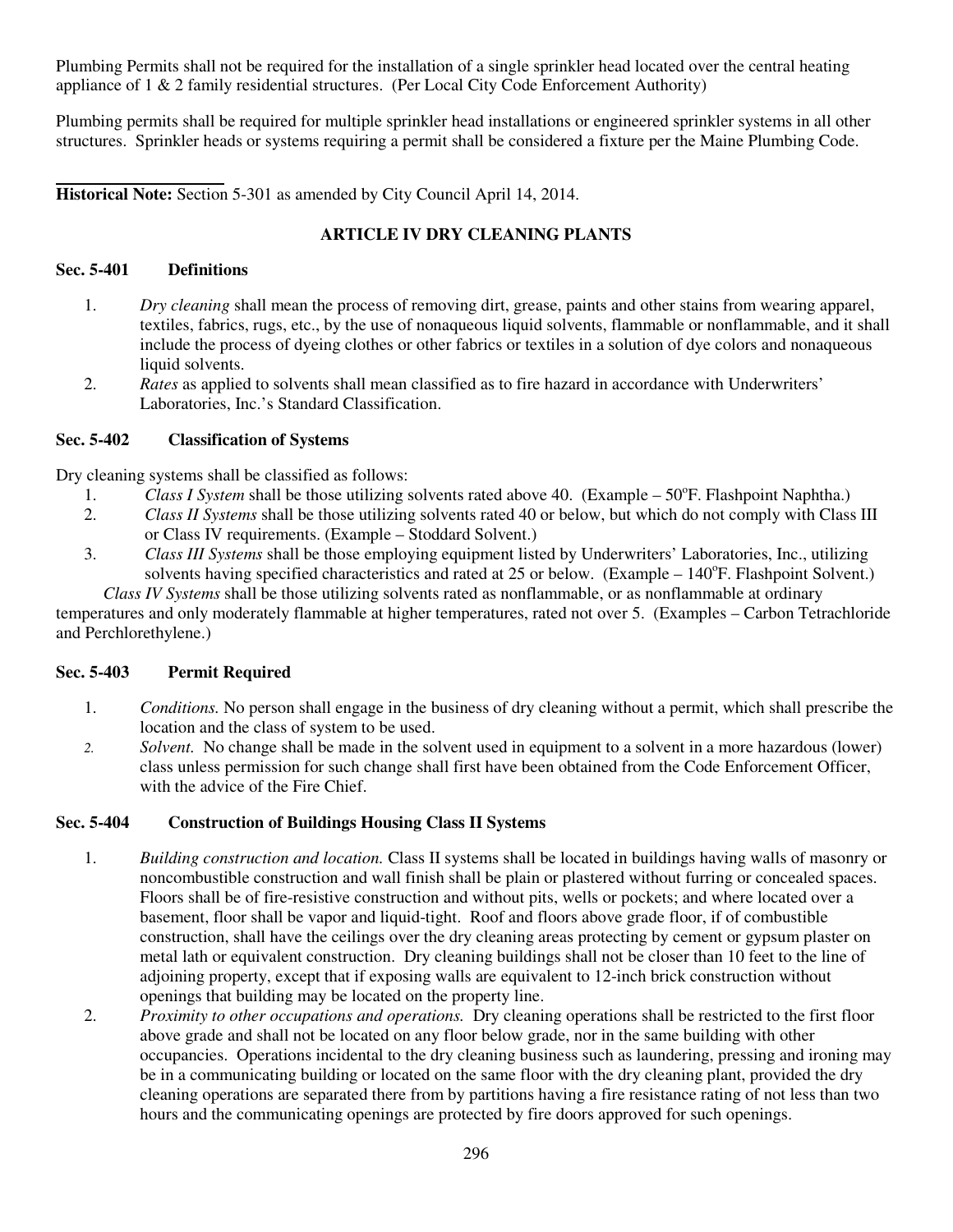3. *Doors.* Door openings on stairs or elevators leading from a dry cleaning area to a basement, or opening into room having openings or stairs to basements, shall be provided with noncombustible sills or ramps raised at least 6 inches. Approved self-closing fire doors shall be provided at such openings. Enclosures shall be of construction equivalent to the floor construction but having a fire-resistance rating of not less than one hour.

## **Sec. 5-405 Construction of Buildings Housing Class III Systems**

 Class III Systems, if located in the same building with other occupancies, shall be separated from the remainder of the building vertically and horizontally by construction having a fire-resistance rating of not less than one hour with openings protected by approved fire doors, except that such separation shall not be required for operations incidental to or in connection with the dry cleaning business, such as laundering, scouring, scrubbing, drying, pressing or ironing, and the requirement for such separation may be waived at the discretion of the Code Enforcement Officer, with the advice of the Fire Chief, based upon a consideration of such factors as type of building construction, nature of occupancy, storage and operating capacity of the system and extent of private fire protection provided.

## **Sec. 5-406 Class IV Systems**

Class IV Systems shall comply with NFPA 32, chapters 2, 3, 4 and 7.

#### **Sec. 5-407 Drying Rooms**

 Rooms in which articles are hung up to dry after cleaning shall be separated from dry cleaning rooms by partitions having a fire-resistance rating of not less than two hours if Class II system solvents are used, and not less than one hour if Class III system solvents are used. Entrances to drying rooms shall be provided with approved, self-closing fire doors. Ventilation of drying rooms shall conform to the requirements for ventilation of dry cleaning rooms and the provisions for fire extinguishing equipment shall be complied with. If the drying room is in a separate building, it shall conform in construction and equipment to all requirements for dry cleaning buildings.

#### **Sec. 5-408 Heating Equipment**

- 1. *Class II systems.* Where Class II systems are used, heating shall be by steam or hot water only. Steam and hot water pipes and radiators for heating and drying purposes shall be at least one inch from all woodwork and shall be protected by substantial metal screens arranged so as to prevent combustible goods or materials from coming in contact with pipes and radiators.
- 2. *Boilers.* Boilers shall be located in a detached building or in a boiler room cut off from the dry cleaning room. For Class II systems this cut-off shall be by a firewall without openings into the cleaning room. For Class III systems this cut-off shall be by a fire partition without openings, having a fire-resistance rating of not less than two hours.

#### **Sec. 5-409 Electrical Equipment**

 All electrical equipment in dry cleaning rooms or other sections subject to flammable vapors shall be of a type approved for Class I, Division 1 hazardous locations under the 2006 National Electrical Code.

## **Sec. 5-410 Ventilation**

 A mechanical system of ventilation shall be provided in the dry cleaning rooms of plants employing Class II systems, of sufficient capacity to insure complete and continuous change of air once every 6 minutes, and shall be provided with means of remote control.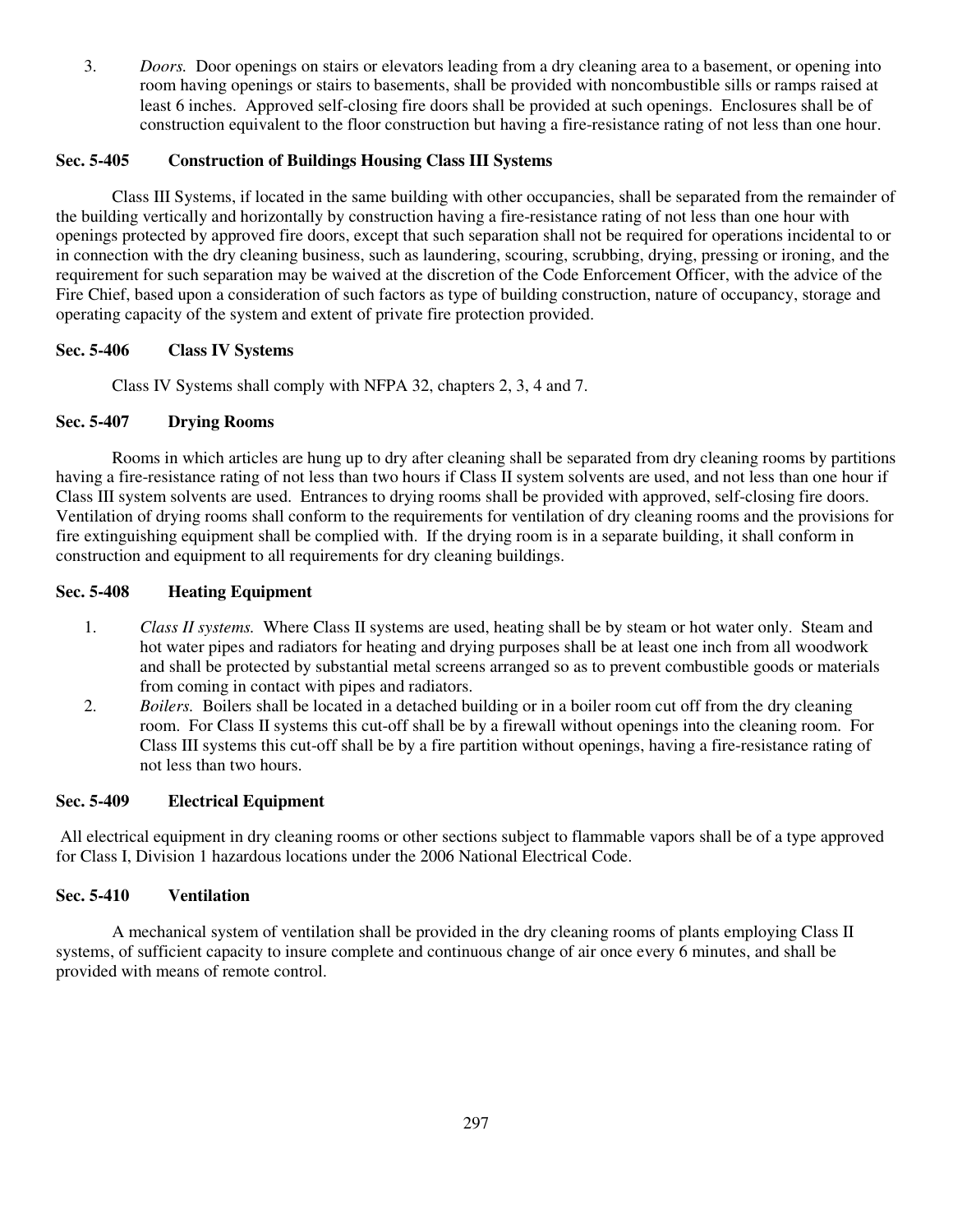# **Sec. 5-411 Storage and Handling of Cleaning Solvents**

- 1. *Classes II and III.* Aboveground containers comprising purifiers, clarifiers and filters in Class II systems, shall not exceed 350 gallons individual capacity. Solvent storage tanks for Class II and Class III systems may be inside of buildings if individual capacity of storage tanks does not exceed 275 gallons and the aggregate capacity of storage tanks does not exceed 550 gallons. Quantities of solvents for Class II and Class III systems in excess of the above shall be in accordance with Article VIII.
- 2. *Closed circuit piping.* The handling of solvents from storage tanks through the various machines and back to the settling and clear solvent tank shall be through closed circuits of piping. Pumps of positive displacement type and shall have a by-pass and relief valve.
- 3. *Sight glasses.* Sight glasses, the breakage of which would permit the escape of liquids, shall be of a type not readily damaged by heat and shall be reliably protected against physical damage.
- 4. *Gauge glasses.* Liquid level gauge glasses in Class II systems shall be equipped with an automatic device, which will immediately shut off the flow of solvent if the glass is broken. These liquid level gauge glasses shall also be guarded against physical damage.
- 5. *Underground tanks.* When underground treating and settling tanks are used a separate suction and discharge connection shall be provided to the pump for removal of sludge. The suction pipe shall be carried to the tank bottom and the discharge connection to a suitable container.
- 6. *Pressure.* All piping shall be tested to a pressure of at least fifty per cent in excess of normal operating pressure and proved tight and protected against physical damage.

## **Sec. 5-412 Grounding of Equipment**

 The cylinders and shells of all washing machines, drying tumblers, outside shell of extractors and all aboveground containers shall be permanently and effectively grounded. In plants employing Class II systems, all pulleys and belting in the dry cleaning room shall have grounded collectors or other suitable devices for the removal of static electricity.

## **Sec. 5-413 Scouring, Brushing and Spotting**

- 1. *Brushing table.* The brushing (pre-spotting) table shall have a liquid-tight top with a curb on all sides not less that 1 inch high. The top of the table shall be pitched so as to insure thorough draining to a  $1 \frac{1}{2}$ -inch drain connected to a suitable container especially provided and marked for that purpose.
- 2. *Solvent limits.* All scouring or brushing and spotting (pre-spotting) operations utilizing solvents rated higher than the solvent used in the plant dry cleaning machines shall be limited to one gallon and dispensed from approved safety cans. Additional storage shall be in approved safety cans of not over one gallon capacity, or in unopened shipping containers.
- 3. *Location.* Scouring or brushing operations utilizing in excess of one gallon of solvent shall be conducted only in a room or building conforming to all the requirements for a dry cleaning system utilizing the same type of solvent.
- 4. *Maximum amount;* safety precautions. The total amount of solvent rated higher that 25 used on scouring or brushing tables or in scrubbing tubs, in accordance with section 5-414(3), shall not exceed 3 gallons. The scouring or brushing table or scrubbing tub shall be so located as to ensure thorough and effective disposal of vapors through the ventilating system. Scrubbing tub shall be used only for articles the character of which prevents their washing in the usual washing machines. Scrubbing tubs shall be secured to the floor and shall be provided with permanent 1 ½-inch trapped drains to a suitable container specially provided and marked for that purpose.

## **Sec. 5-414 Fire Extinguishing Equipment**

 Adequate fire appliances of a type suitable for fighting fires involving flammable liquids shall be provided in all dry cleaning plants; at least one extinguisher shall be provided at each entrance to every room or area where flammable liquids are stored or used.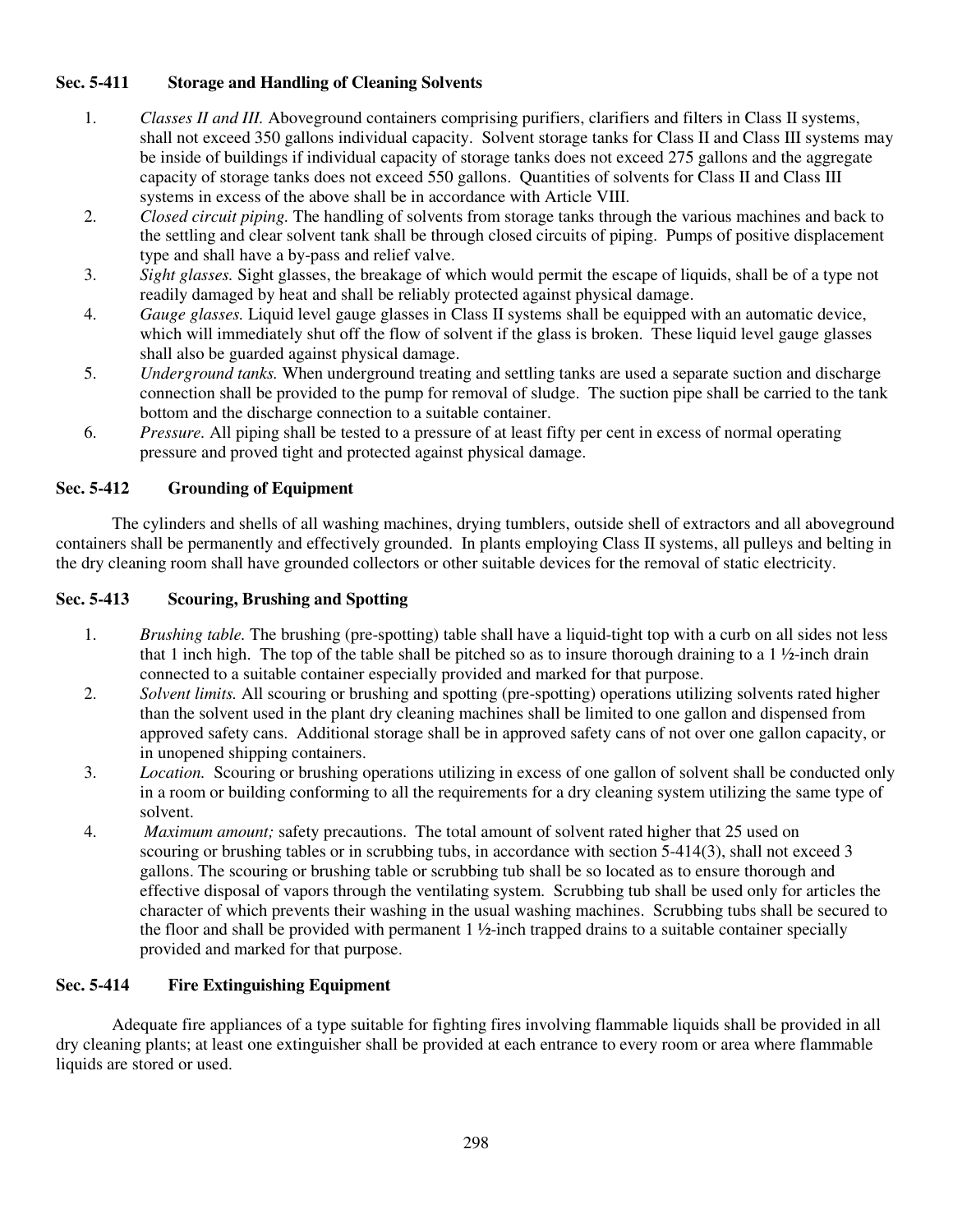## **Sec. 5-415 Smoking Prohibited**

 Smoking in plants employing Class II or Class III systems, except in smoking rooms so designated, shall be strictly prohibited and "No Smoking" signs shall be posted.

## **Sec 5-416 Flashpoints**

Dry-cleaning plants or systems using solvents that have a flash point below 100F(37.8C) shall be prohibited.

#### **Sec. 5-417 Conformity to Nationally Recognized Standard Practice**

This section shall conform to NFPA 1, 2003 edition

**Cross Reference:** Chapter 3, Article III, Caribou Code.

#### **ARTICLE V EXPLOSIVES**

# **Sec. 5-01 Application**

 $\overline{\phantom{a}}$ 

 This Article applies to all explosives, except small arms ammunition and pyrotechnic devices covered by Article VI.

## **Sec. 5-502 Permit Required**

 The manufacture of explosives is prohibited. A permit shall be obtained from the State Fire Marshal's Office, to have, keep, use, store or transport any explosives.

## **Sec. 5-503 Storage**

- 1. *Location.* All storage of explosives shall be in approved explosive magazines located at distances from neighboring buildings, highways and railways in conformity with the American Table of Distances for Storage of Explosives.
- 2. *Removal and delivery.* When explosives in excess of immediate requirements are removed from a magazine and delivered in the vicinity of a blasting operation, they shall be kept in a portable magazine consisting of either a stout tight box covered with no less that 24-gauge sheet iron and equipped with a hinged lid or in a small portable building similarly covered. Such portable magazine shall be painted red and conspicuously marked "Explosives – Dangerous", in white block letters not less than 3 inches in height. Portable magazines as described in this paragraph shall be located as required by the State Fire Marshal's Officer and Fire Chief or Designee.

#### **Sec. 5-504 Transportation of Explosives**

- 1. *Detonators.* Blasting caps, or detonators, shall not be transported over the highways or the municipality on the same vehicles with explosives.
- 2. *Vehicles.* Vehicles used for the transportation of explosives shall be strong enough to carry the load without difficulty, and shall be in good mechanical condition. If vehicles do not have a closed body, the body shall be covered with a tarpaulin or other effective protection against moisture and sparks. Such vehicles shall have tight floors and shall have a lining of wood or other non-sparking material, which shall cover any projections, or metal, which might come into contact with packages of explosives.
- 3. *Warnings.* Every vehicle while carrying explosives shall have painted on both sides and rear, in letters at least four inches high, in contrasting colors, the word "EXPLOSIVES', or in lieu thereof shall display in such manner that it will be visible from all directions, a red flag with the word "EXPLOSIVES" printed, stamped or sewed thereon in white letters at least six inches high.
- 4. *Prohibited materials when transporting explosives.* No metal, metal tools, oils, matches, firearms, electric storage batteries, flammable substances, acids, oxidizing or corrosive compounds shall be carried in the bed or body of any vehicle transporting explosives.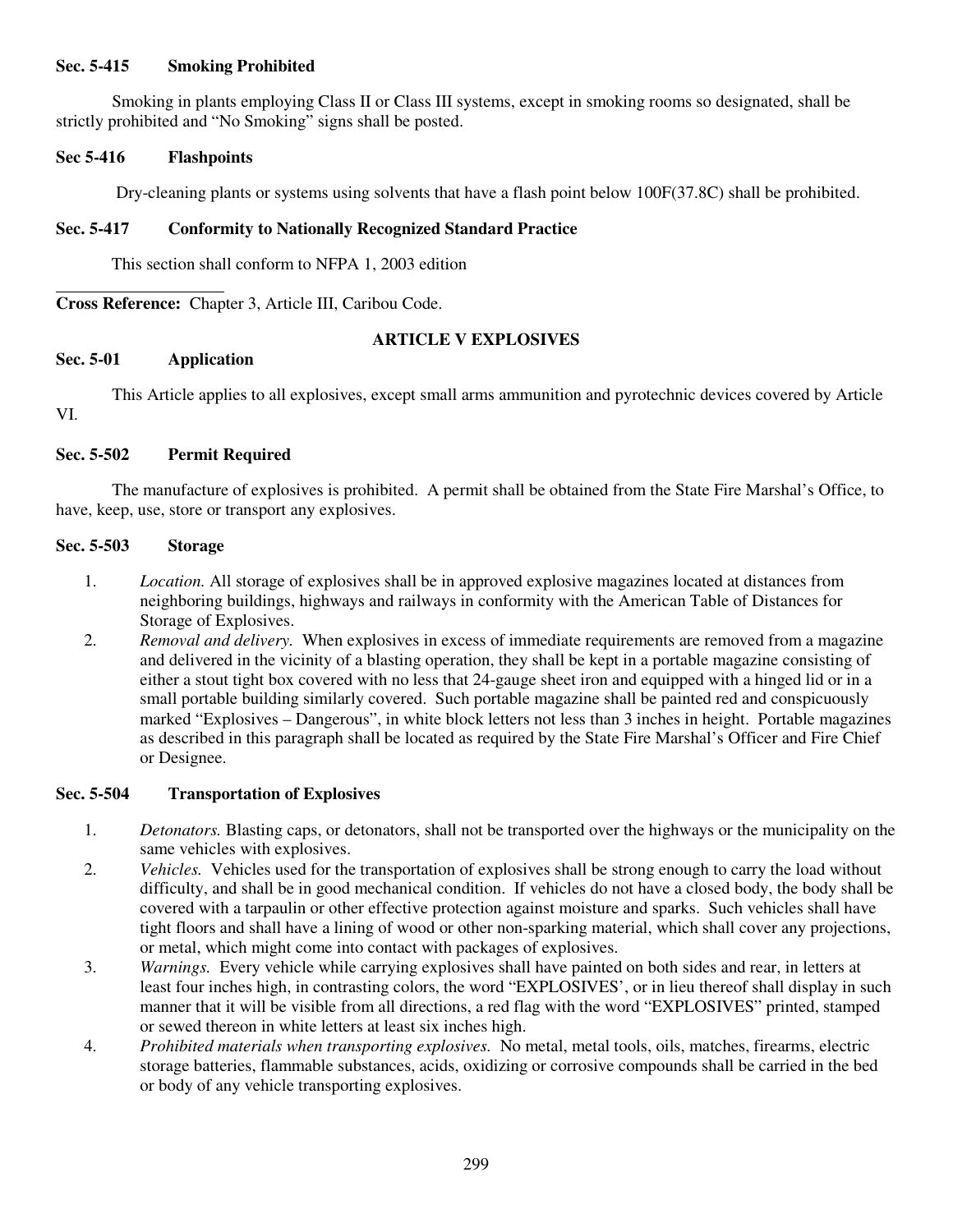#### **Sec. 5-505 Use of Explosives**

\_\_\_\_\_\_\_\_\_\_\_\_\_\_\_\_\_\_

- 1. *Written notice.* At least 24 hours in advance of blasting, the blaster shall give written notice specifying the location and intended time of blasting to appropriate representative of the gas, electric, water, fire alarm, telephone, telegraph and steam utilities which operate within the municipality. In an emergency the Fire Chief or Designee may waive the time limit and allow verbal, instead of written notice to be given.
- 2. *Radio Transmissions.* No radio use to avoid accidental discharge of electric blasting caps by radio transmitters or other source of extraneous electricity.

**State Law Reference:** 25 MRSA §2441 et seq., State of Maine Laws for the Fire Service 1997 edition

## **ARTICLE VI FIREWORKS**

#### **5-601 Storage and Sales of Consumer Fireworks:**

All new commercial Consumer Fireworks storage and sales facilities must be approved by the Caribou Planning Board under Site Design Review.

No person may store or sell consumer fireworks for commercial purposes without first obtaining an annually issued municipal permit from the Caribou Fire Chief. All Commercial Consumer Fireworks Storage and sales Permits shall expire on April 1 of each year. The annual permit fee for a Commercial Consumer Fireworks Storage and sales permit shall be \$100.00. (one hundred dollars). All Fireworks storage and sales facilities shall be inspected for compliance annually by the Caribou Fire Chief or their designee and the code enforcement officer prior to issuance of the initial permit and annually prior to the renewal of a permit.

Storage: A person authorized to sell consumer fireworks may store the fireworks only in a permanent, fixed, stand-alone building dedicated solely to the storage and sale of consumer fireworks in accordance with this subsection.

- A. The building must be constructed, maintained and operated, and all consumer fireworks must be stored, in compliance with the requirements of National Fire Protection Association Standard 1124, as adopted by the Office of the State Fire Marshal, relevant building codes, zoning ordinances and other municipal ordinances. All consumer fireworks storage and sale facilities shall have approved Sprinkler Systems in compliance with NFPA-13.
- B. The building may not be less than 60 feet from any other permanent building and may not be less than 300 feet from a structure at which gasoline, propane or other flammable materials are stored, sold or dispensed.
- C. Insurance. A person authorized to sell consumer fireworks under subsection 1 shall at all times maintain public liability and product liability insurance with minimum coverage limits of \$2,000,000 to cover the losses, damages or injuries that might ensue to persons or property as a result of the person storing or selling consumer fireworks. Proof of insurance is a prerequisite of obtaining a permit from the Fire Chief.
- D. Consumer Fireworks storage and sales shall be allowed in the Commercial 2, Residential-Commercial 2, Industrial 1, Industrial 2 and Residential 3 Zones. Consumer Fireworks storage shall not be allowed in the Commercial 1, Residential 1, Residential 2 or Hospital Zones.

#### **5-602 Use of Consumer fireworks:**

The use of consumer fireworks is governed by this subsection.

- A. Aerial Consumer Fireworks are not allowed within the Urban Compact Zone of The City of Caribou unless the property provides an ignition location of at least 100' distance to any property line. No Aerial Consumer fireworks shall be used within 100' of any building or structure.
- B. No Consumer Fireworks may be used without first obtaining a permit from the Caribou Police Department for a fee to be set by the City Council. Aerial Consumer Fireworks may only be used on days indicated as Low or Moderate Fire Danger by the Caribou Fire Department.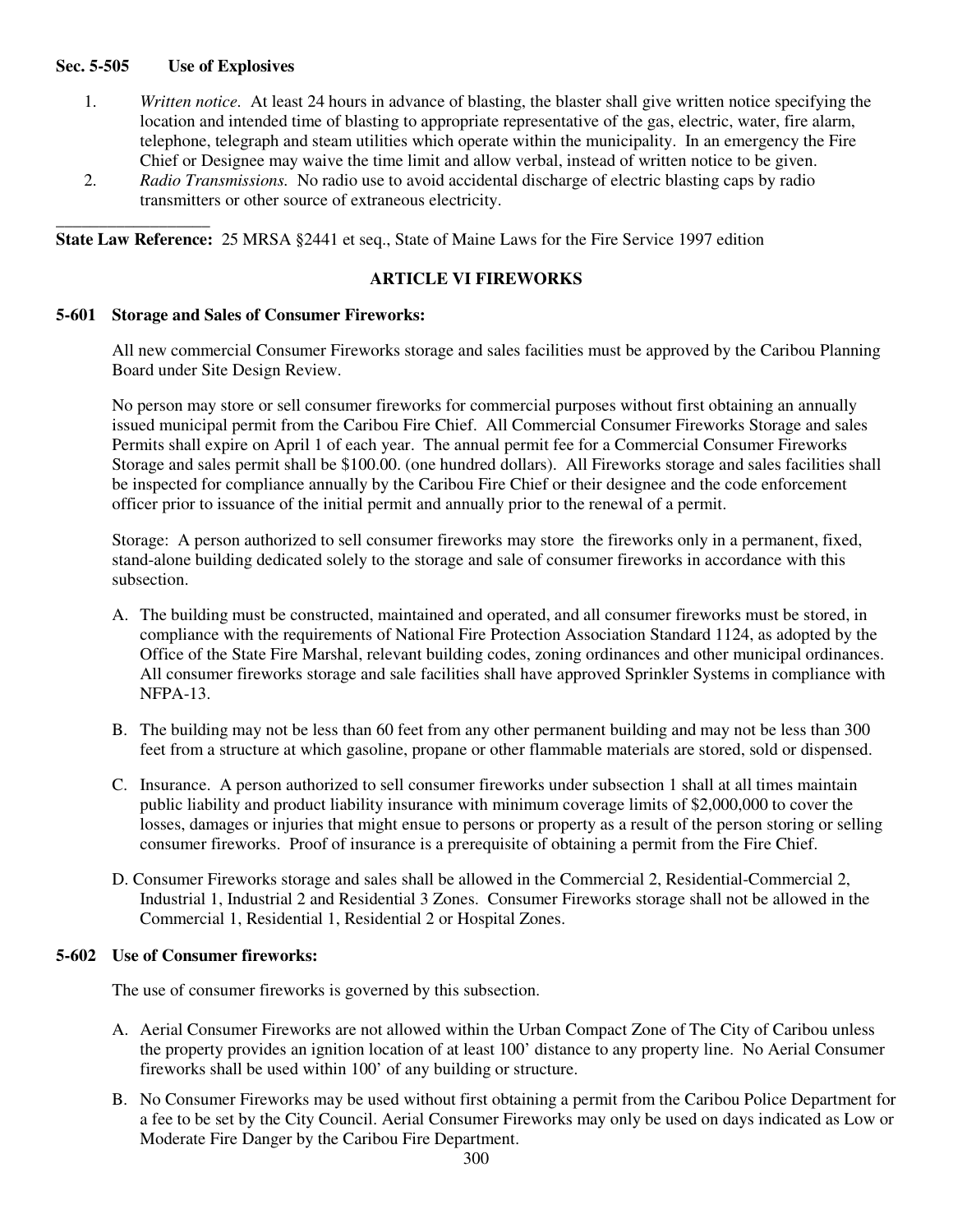- C. Consumer fireworks may only be used within the City of Caribou after first obtaining a permit from the Caribou Police Department. The Caribou Fire Department may restrict the use of consumer fireworks throughout all of Caribou due to location and or fire hazards at the discretion of the Caribou Fire Chief or designee.
- D. Consumer fireworks may be used between the hours of 9:00 a.m. and 10:00 p.m., except that on the following dates they may be used between the hours of 9:00 a.m. and 12:30 a.m. the following day: (1) July  $4^{th}$  & (2) December 31st; and (3) The weekends immediately before and after July 4th and December 31st.
- E. A person may use consumer fireworks only on that person's property or on the property of a person who has consented to the use of consumer fireworks on that property. No person under the age of 21 shall possess or use consumer fireworks when not in the direct supervision of a parent or guardian. No person shall use Consumer Fireworks if they are intoxicated or have a blood alcohol level of .08 % or greater.

# **Penalty:**

Any person found to be in violation of this ordinance may be charged and a civil action brought against them in District Court. The minimum fine for violation of this ordinance is \$100.00 (one hundred dollars) plus all court costs and legal fees. Any expenses incurred by the Caribou Fire & Ambulance Department or Caribou Police Department due to misuse or damage caused by Consumer Fireworks shall be assessed to the property owner and or responsible person.

# **5-603 Definitions:**

**Consumer Fireworks**. "Consumer fireworks" has the same meaning as in 27 Code of Federal Regulations, Section 555.11 or subsequent provision, but includes only products that are tested and certified by a 3rd-party testing laboratory as conforming with United States Consumer Product Safety Commission standards, in accordance with 15 United States Code, Chapter 47. "Consumer fireworks" does not include the following products which are illegal:

A. Missile-type rockets, as defined by the State Fire Marshal by rule.

B. Helicopters and aerial spinners, as defined by the State Fire Marshal by rule.

C. Sky rockets and bottle rockets. For purposes of this paragraph, "sky rockets and bottle rockets" means cylindrical tubes containing not more than 20 grams of chemical composition, as defined by the State Fire Marshal by rule, with a wooden stick attached for guidance and stability that rise into the air upon ignition and that may produce a burst of color or sound at or near the height of flight.

D. Fire Crackers

E. M-80's

 $\overline{a}$ 

F. Cherry Bombs

Fireworks. "Fireworks" means any:

A. Combustible or explosive composition or substance;

B. Combination of explosive compositions or substances;

C. Other article that was prepared for the purpose of producing a visible or audible effect by combustion, explosion, deflagration or detonation, including blank cartridges or toy cannons in which explosives are used, the type of balloon that requires fire underneath to propel it, firecrackers, torpedoes, skyrockets, roman candles,

bombs, rockets, wheels, colored fires, fountains, mines, serpents and other fireworks of like construction;

D. Fireworks containing any explosive or flammable compound; or

E. Tablets or other device containing any explosive substance or flammable compound.

The term "fireworks" does not include **"consumer fireworks"** or toy pistols, toy canes, toy guns or other devices in which paper caps or plastic caps containing 25/100 grains or less of explosive compound are used if they are constructed so that the hand cannot come in contact with the cap when in place for the explosion, toy pistol paper caps or plastic caps that contain less than 20/100 grains of explosive mixture, sparklers that do not contain magnesium chlorates or perchlorates or signal, antique or replica cannons if no projectile is fired.

**Historical Note:** Article VI Fireworks revised & adopted by the City Council March 12, 2012; Section 5-602 B&C were amended by the City Council on February 11, 2013.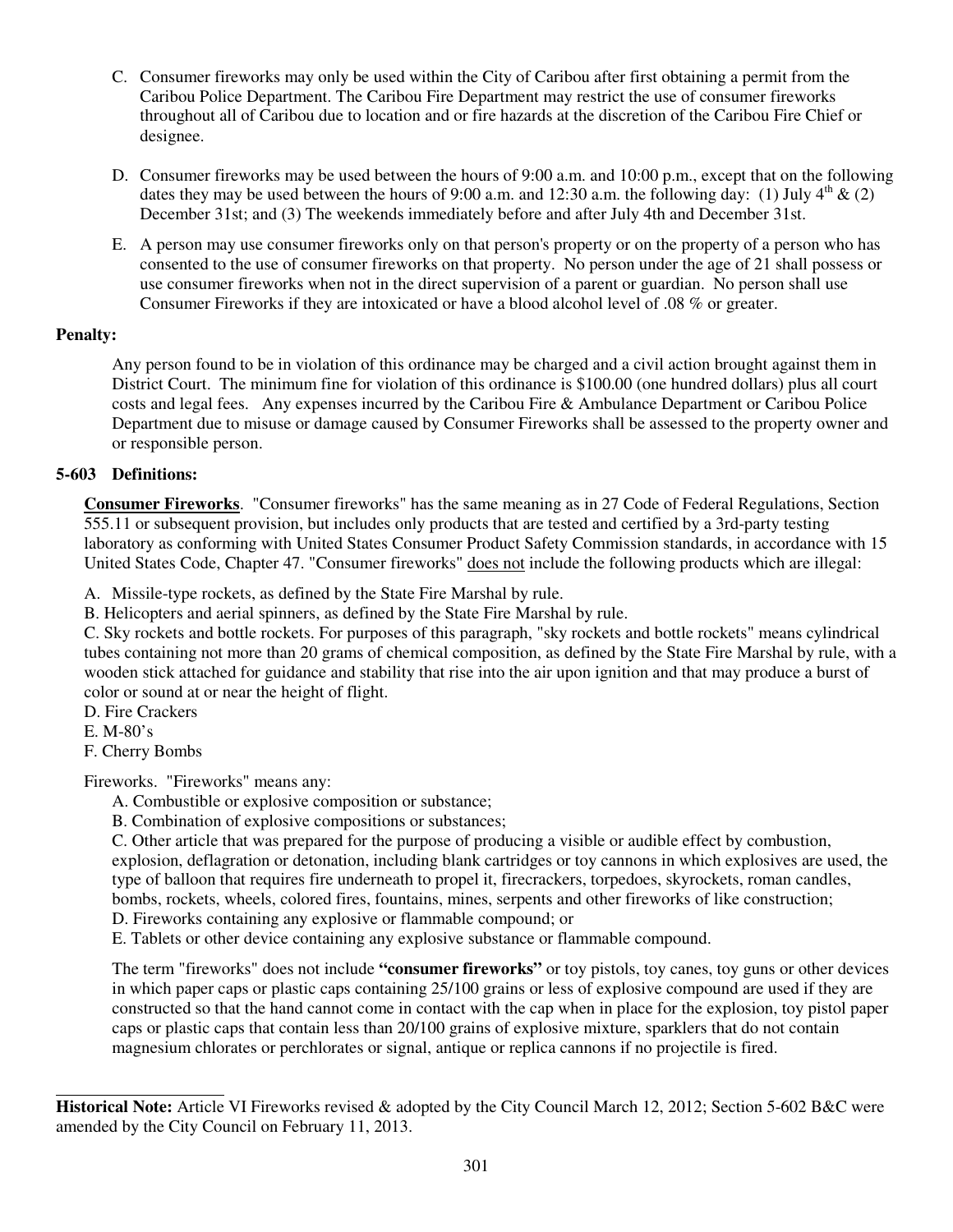#### **ARTICLE VII FIRE PROTECTION EQUIPMENT**

#### **Sec. 5-701 Fire Chief will Survey Premises and Specify Equipment to be provided**

 The Fire Chief or Designee and/or the State Fire Marshal's Office , shall survey each mercantile and manufacturing establishment, school, place of assembly, hospital, place of detention, hotel and multi-family house and shall specify suitable fire detecting devices and extinguishing appliances which shall be provided in or near boiler rooms, kitchens or restaurants, clubs and like establishments, storage rooms involving considerable combustible material, rooms in which hazardous manufacturing processes are involved, garage sections, and other places of a generally hazardous nature. Such devices or appliances may consist of automatic fire alarm systems, automatic sprinkler or water spray systems, standpipe and hose, fixed or portable fire extinguishers of a type suitable for class of fire, manual or automatic covers, Dry Powder or carbon dioxide or other inert gas extinguishing systems. In especially hazardous processes or storages, appliances of more than one type or special systems may be required.

#### **Sec. 5-702 Maintenance of Fire Suppression and Associated Equipment and Reports**

 Sprinkler systems, standpipe systems, fire alarm systems and other fire protective or extinguishing systems or appliances which have been installed in compliance with any permit or order, or because of any law or ordinance, shall be maintained in operative condition at all times, and it shall be unlawful for any owner or occupant to reduce the effectiveness of the protection so required; except this shall not prohibit the owner from temporarily reducing or discontinuing the protection where necessary to make tests, repairs, alterations or additions The Fire Chief or designee shall be notified before such tests, repairs, alterations or additions are started unless the work is to be continuous until completion. A copy of all sprinkler maintenance and test reports to be sent to the Caribou Fire Chief. According to State adopted NFPA 25, 2002 edition, it is the owner's responsibility to have the fire sprinkler system maintained and operable. The State of Maine under specific conditions has two shutdown procedures, one Permanent and one Seasonal. Copies of these procedures can be obtained in the City Code Enforcement Office or the Office of the Fire Chief

#### **ARTICLE VIII FLAMMABLE LIQUIDS**

## **Sec. 5-801 Scope**

 This Article shall apply to the storage, handling and use of flammable liquids as hereinafter defined; except that it shall not apply to the transportation of flammable liquids wherein conformity with Interstate Commerce Commission regulations, or regulation lawfully on file with and approved by the Interstate Commerce Commission.

 The City of Caribou will follow Chapter 66 of NFPA 1, 2003 edition for the storage, use, and handling of flammable and combustible liquids, including waste liquids.

#### **Sec. 5-802 Definition**

 Flammable liquids shall be divided into three classes as follows:  $Class I$  shall include those having flash points below  $100^{\circ}$ F. *Class IA* shall have flash points below 73F & Boiling points below 100F *Class IB* shall have flash points below 73F & Boiling points above 100F *Class IC* shall have flash points above 73F but below 100F 73F *Class II* shall include those having flash points above  $100^{\circ}$ F but below  $140^{\circ}$ F. *Class III* shall include those having flash points above 140°F. *Class IIIA* shall have flashpoints above 140F but below 200F *Class IIIB* shall have flashpoints above 200F

When artificially heated to temperatures equal to or higher that their flash points, Class II and III liquids shall be subject to the applicable requirements for Classes I and II liquids. The provisions in this Article shall also be applied to high flash point liquids which otherwise would be outside of its scope when they are so heated.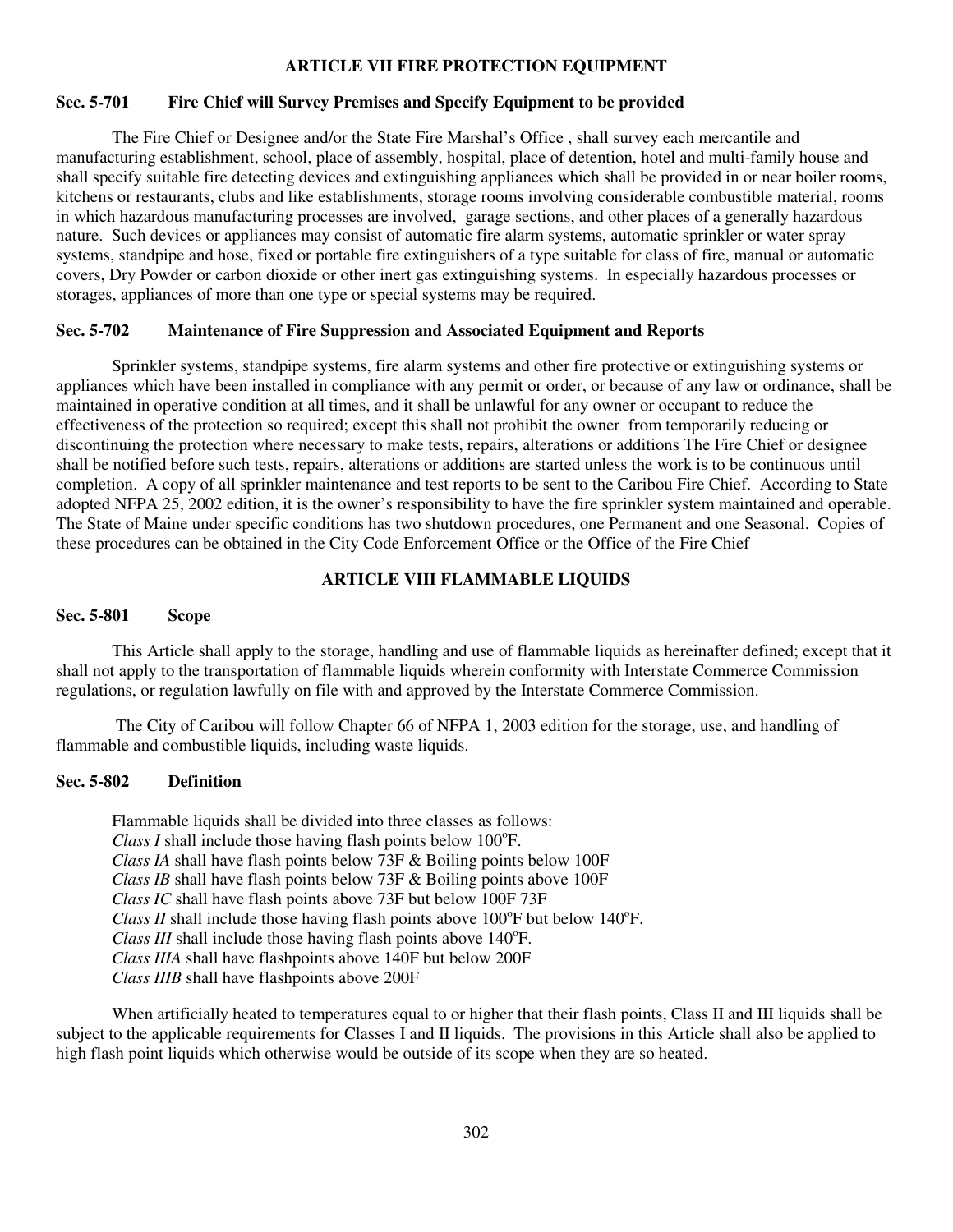### **Sec. 5-803 Permits (Issued by the Fire Chief or designee)**

Permits shall be required in accordance with Table 1.12.19a page 19 of NFPA 1, 2003 edition.

- *1. Maximum for storage, handling or use of Class I .* Storage, handling, or use of Class I flammable liquids in excess of 5 gallons in a dwelling or other place of human habitation; or in excess of 10 gallons in any other building or occupancy; or in excess of 15 gallons outside of any building; except that no permit shall be required for the following:
	- A. For the storage or use of flammable liquids in the fuel tank of a motor vehicle, aircraft, motorboat, mobile power plant or mobile heating plant.
	- B. For Business Garages and Filling Stations (see Article IX)
	- C. C. For the storage or use of paints, oils, varnishes or similar flammable mixtures when such liquids are stored for maintenance, painting or similar purposes for a period of not more than 30 days.
- *2. Maximum for Class III storage, handling or use.* Storage, handling or use of Class III flammable liquids in excess of 25 gallons in a building; or in excess of 60 gallons outside of a building.
- *3. Flammable liquids.* For the manufacture, processing, blending or refining of flammable liquids.
- *4. Stationary tanks.* For the storage of flammable liquids in stationary tanks.

## **Sec. 5-804 Outside Aboveground Tanks must conform to NFPA 30**

- 1. *Within Fire Limits.* The storage of Class I flammable liquids in aboveground tanks outside of buildings is prohibited, within the Fire Limits of the City, defined as "The Compact Zone" of the City of Caribou Except those areas that have been approved before this ordnance or with approval of the Fire Chief and Code Enforcement Officer.
- 2. *Adjoining property.* Location of an aboveground tank for storage of flammable liquids with respect to distance from the nearest line of adjoining property, which may be built upon, shall be such that the distance between any part of the tank and the line shall be not less that that set forth in Table 804.

TABLE 66.2.3.2.1.1(a) and 66.2.3.2.1.1(b) page 796 NFPA 1 2003 edition

Minimum Distance of Outside Aboveground Tanks for Stable Flammable Liquids Other Than Crude Petroleum at pressures not in excess of 2.5 psig. To Line of Adjoining Property Which May Be Built Upon

| Tank Capacity (Gals)   | Minimum Distance from<br>Property Line that is or can<br>Be built upon, including the<br>Opposite side of a public way<br>(f <sup>t</sup> ) | Minimum Distance from<br>Nearest Side of any public<br>way or from nearest<br>important building on<br>same property (ft) |
|------------------------|---------------------------------------------------------------------------------------------------------------------------------------------|---------------------------------------------------------------------------------------------------------------------------|
| 275 or Less            |                                                                                                                                             |                                                                                                                           |
| 276 to 750             | 10                                                                                                                                          | 5                                                                                                                         |
| 751 to 12,000          | 15                                                                                                                                          |                                                                                                                           |
| 12,001 to 30,000       | 20                                                                                                                                          | 5                                                                                                                         |
| 30,001 to 50,000       | 30                                                                                                                                          | 10                                                                                                                        |
| 50,001 to 1,000,000    | 100                                                                                                                                         | 35                                                                                                                        |
| 1,000,001 to 2,000,000 | 135                                                                                                                                         | 45                                                                                                                        |
| 2,000,001 to 3,000,000 | 165                                                                                                                                         | 55                                                                                                                        |
| 3,000,000 or more      | 175                                                                                                                                         | 60                                                                                                                        |
|                        |                                                                                                                                             |                                                                                                                           |

- 3. *Other tanks.* The location of a tank for the storage of any flammable liquid with respect to any such other tank shall be of such that the distance between them shall follow Table 66.2.3.2.2.1 page 799 of NFPA 1, 2003 edition.
- 4. *Tank supports.* Tanks shall rest directly on the ground or on foundations made of concrete, masonry, piling or steel. Fire-resistive materials to provide a fire-resistance rating of not less than two hours shall protect exposed piling or steel supports. Tank foundations shall be designed to minimize the possibility of uneven settling of the tank and to minimize corrosion of any part of the tank resting on the foundation. (30:2.3.1.1  *Unprotected steel supports for tanks shall be prohibited*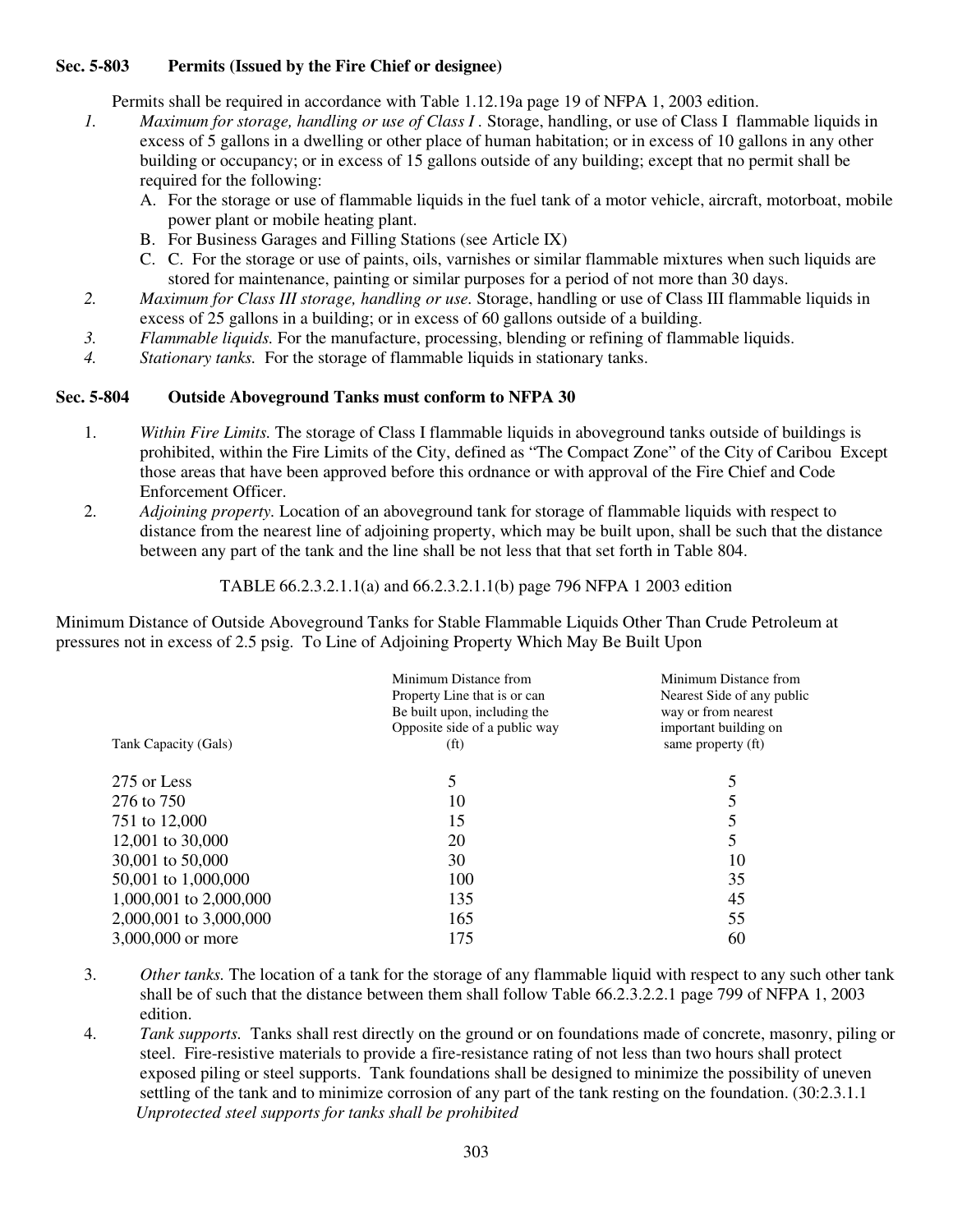- 5. *Connections.* Each connection to an aboveground tank storing flammable liquids located below normal liquid level shall be provided with an internal or external control valve located as close as practicable to the shell of the tank. Except for flammable liquids whose chemical characteristics are incompatible with steel, such valves, when external and their connection to the tank shall be of steel. Installation must meet the requirements of NFPA 30.
- 6. *Protection:* All Above Ground Tanks over 250 gallons capacity, will have a form of protection from being hit, approved by the Fire Chief

## **Sec. 5-805 Control of Spills**

Every tank that contains a Class I, Class II or Class IIIA liquid shall be provided with means to prevent an accidental release of liquid from endangering important facilities and adjoining property or from reaching waterways. Such means shall meet the requirements of 2.3.2.3.1, 2.3.2.3.2 or 2.3.2.3.3 of NFPA 30, whichever is applicable (30:2.3.2.3)

## **Sec. 5-806 Underground Tanks**

 The City of Caribou will use NFPA 30-23 for the installation of Underground Tanks. All such installations will conform to NFPA 30.

1. Location Class I and II. An underground tank for Class I or Class II flammable liquids shall be located not less than the distance indicated in Table 806, measured horizontally from the nearest point of the shell to the nearest line of adjoining property that may be built upon and the nearest outside wall of any basement or pit, of which the floor is lower in elevation that the top of suck tank. Where such location causes unnecessary hardship, an underground tank may be placed closer than the distance specified if enclosed, encased or otherwise protected from physical damage.

## TABLE 806

Minimum Distance from Underground Tanks for Class I or II Flammable Liquids to Basements or To Line of Adjoining Property that May be built upon

| Location                           |  |
|------------------------------------|--|
| If top of tank is above the lowest |  |
| floor, basement, or part of any    |  |
| building which is not less than:   |  |
| 5 feet away                        |  |
| 10 feet away                       |  |
| 15 feet away                       |  |
| 20 feet away                       |  |
| 25 feet away                       |  |
|                                    |  |

2. Depth and cover. Underground tanks shall be set on firm foundation and surrounded with soft earth or sand well tamped in place. Tanks shall be covered with a minimum of 2 feet of earth, or shall be covered with not less than one foot of earth on top of which shall be placed a slab of reinforced concrete not less than four inches thick. When subject to traffic or likely to be so subjected in the future, tanks shall be protected against damage from vehicles passing over them by at least 3 feet of earth cover, or 18 inches of well-tamed earth plus either 8 inches of asphaltic concrete or 6 inches of reinforced concrete. When asphaltic or reinforced concrete paving is used as part of the protection it must extend at least 1 foot horizontally beyond the outline of the tank in all directions.

## **Sec. 5-807 Tanks Inside of Buildings, Class I or II Liquids**

 Tanks for storage of Class I and II flammable liquids, not including vehicle tanks, shall not be installed inside buildings except using Maximum Allowable Size Containers, Intermediate Bulk Containers and Portable Tanks shown in Table 66.4.2.3 page 815 of NFPA 1, 2003 edition.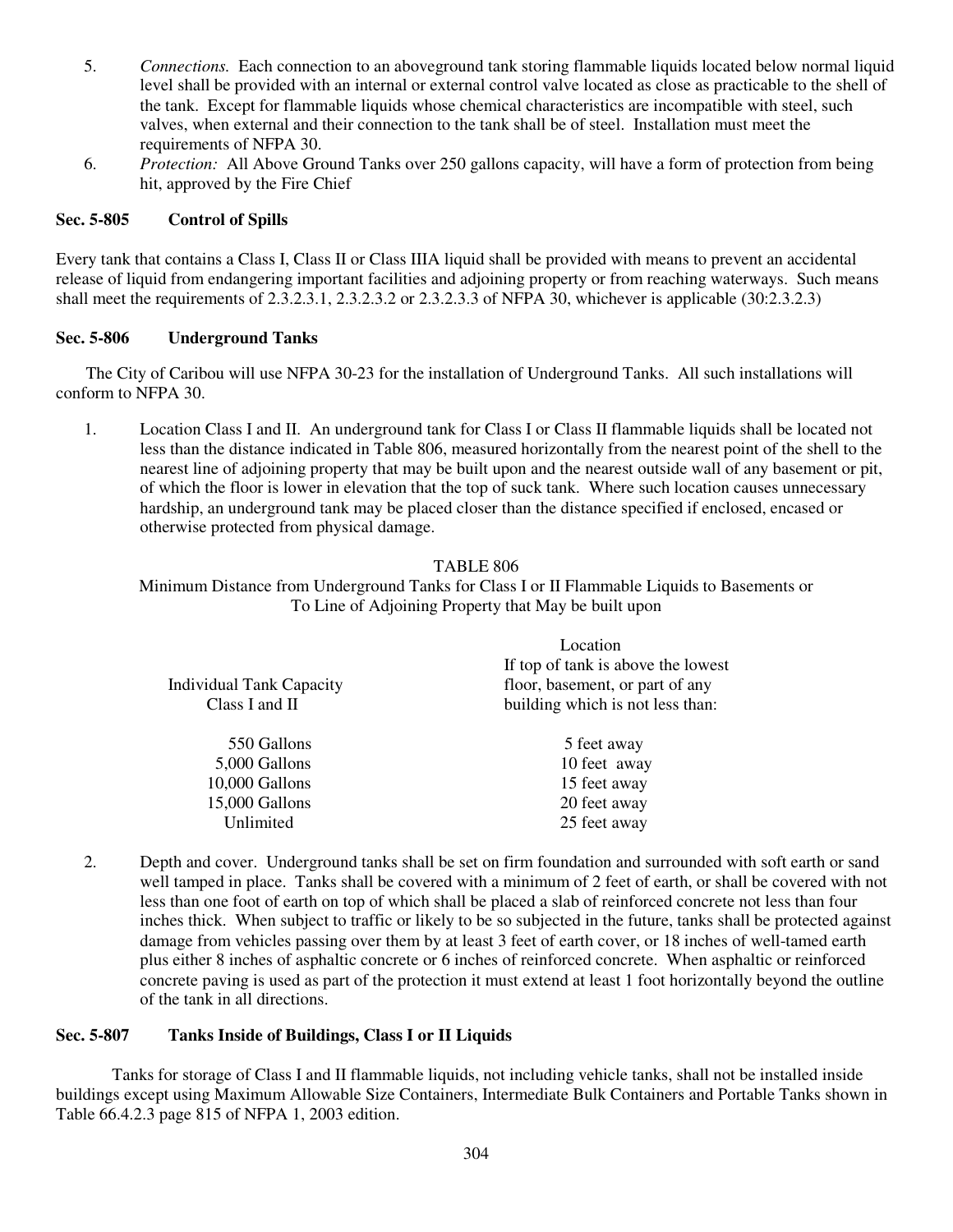## **Sec. 5-808 Tanks Inside of Buildings, Class III Liquids**

- 1. *Unenclosed tanks.* Unenclosed tanks shall not be located within 5 feet, horizontally of any appliance with a flame.
- 2. All other tanks inside of building must be in compliance with NFPA 31 and State Statue Title 32 MRSA Chapter 33 and Chapter 66 of NFPA 1, 2003 edition.

# **Sec. 5-809 Design and Construction of Tanks**

 Tanks shall be designed and constructed to withstand safely the service to which subjected. Tanks shall be permitted to be of any shape, size, or type consistent with sound engineering design. Metal tanks shall be welded, riveted and caulked, or bolted, or constructed using a combination of these methods (30:2.2.l) and be in compliance with chapter 66 or the NFPA 1, 2003 edition.

# **Sec. 5-810 Vents on Outside Aboveground Tanks**

- 1. Vents for normal breathing. Tanks shall have normal venting capacity sufficient to permit the filling and emptying of such tanks, plus their breathing due to temperature changes, without distortion of tank shell or roof. Tanks storing Class I and Class II flammable liquids shall be equipped where practical with either venting devices which shall be normally closed when not under pressure or vacuum, or with approved flame arresters, except that tanks under 2,500 gallons capacity for Class I liquids may have openings vents.
- 2. Vents for emergency relief. In addition to the provisions for normal venting herein required, every aboveground storage tank shall have some form of construction or device that will relieve excessive internal pressure, caused by exposure fires that might cause the rupture of the tank shell or bottom. In a vertical tank, this construction may take the form of a weakened seam in the roof. Where entire dependence for such additional relief is placed upon some device other than a weak roof seam or joint, the total venting capacity for both normal and emergency vents shall be enough to prevent rupture of the shell or bottom of the tank if vertical, or of the shell or heads if horizontal. Such devices may be a self-closing manhole cover, or one using long bolts that permit the cover to lift under internal pressure, or an additional or larger relief valve or valves.
- 3. All vent construction and methods must be in compliance with NFPA 1, 2003 edition.

# **Sec. 5-811 Vents on Tanks Underground or in Buildings**

- 1. Location and arrangement of vent Class I or II: Vent pipes from tanks storing Class I or Class II flammable liquids shall be so located that the discharge point is outside of buildings, higher than the fill pipe opening and not less that 12 feet above the adjacent ground level. Vent pipes shall discharge only upward or horizontally (not downward) in order to disperse vapors. Vent pipes 2 inches or less in nominal inside diameter shall not be obstructed by devices that will reduce their capacity and thus cause backpressure. Vent pipe outlets shall be so located that flammable vapors will not enter building openings, or be trapped under eaves or other obstructions. If the vent pipe is less than 10 feet in length or greater than 2 inches in nominal inside diameter the outlet shall be an approved flame arrester located in the vent line at the outlet or within the approved distance from the outlet. In no case shall a flame arrester be located more than 15 feet from the outlet end of the vent line.
- 2. Location and arrangement of vents Class III: Vent pipes from tanks storing Class III flammable liquids shall terminate outside of building and higher than the fill pipe opening. Vent outlets shall be above normal snow level. They may be fitted with return bends, course screens or other devices to minimize ingress of foreign material.
- 3. Size of vents. Each tank shall be vented through piping adequate in size to prevent blowback of vapor or liquid at the fill opening while tank is being filled. Vent pipes shall not be less than 1 ¼ inches nominal inside diameter.
- 4. Vent piping. Vent pipes shall be so laid as to drain toward the tank without sags or traps in which liquid can collect. They shall be located so that they will not be subjected to physical damage above ground Vent pipes from tanks storing the same class of flammable liquids may be connected into one outlet pipe. The outlet pipe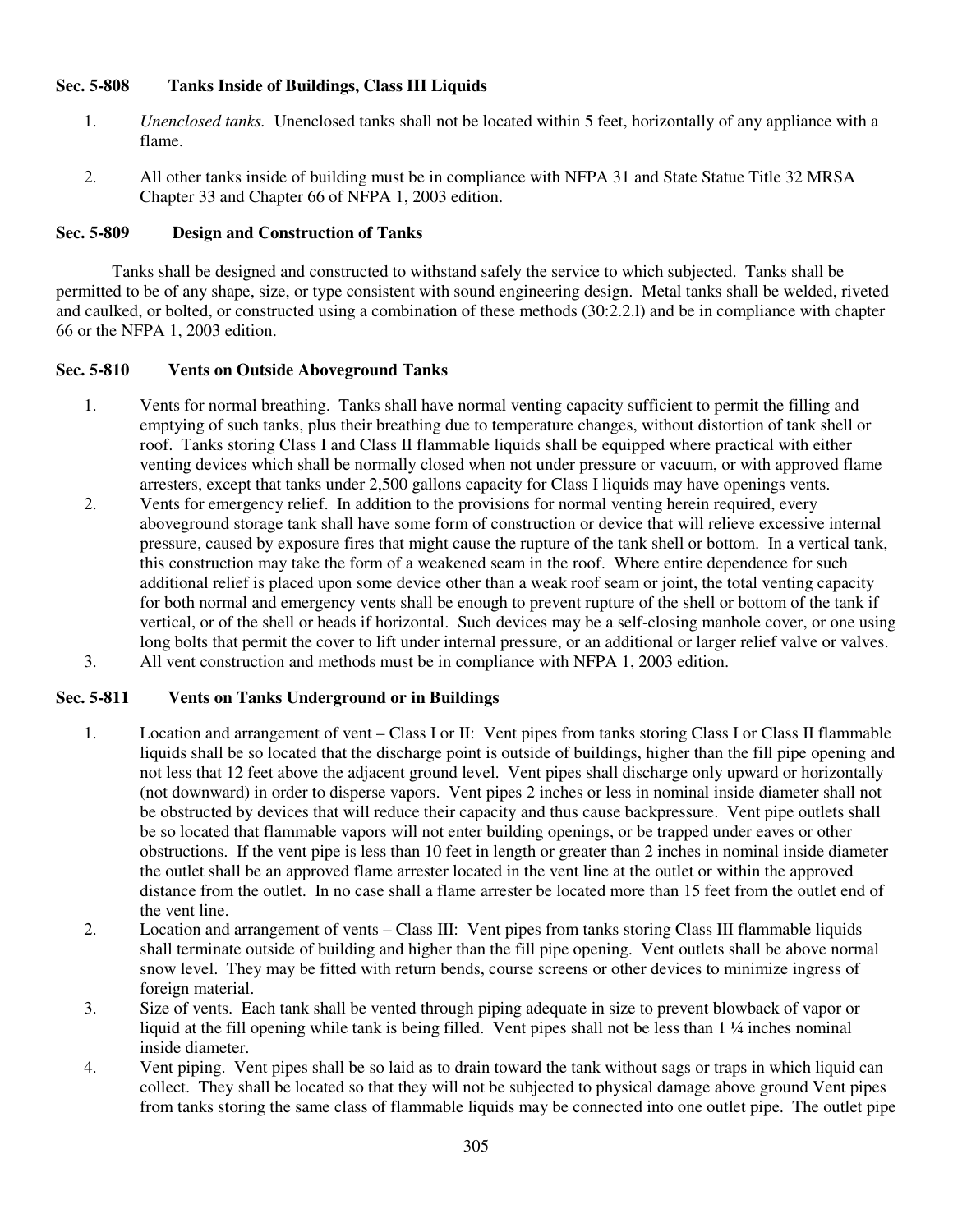shall be as least one pipe-size larger than the largest individual vent pipe connected thereto. In no case shall the point of connection between vent lines be lower than the top of any fill-pipe opening. The lower end of a vent pipe shall enter the tank through the top and shall not extend into the tank more than 1 inch.

5. Venting must be in compliance with NFPA 1, 2003 edition.

# **Sec. 5-812 Fill and Gauge Openings and Drainage on Tanks Underground or in Buildings**

- 1. *Fill and discharge piping*. Filling and discharge lines for Class I and Class II liquids, and for Class III liquids where practicable, shall enter tanks only through the top and shall be graded toward the tank.
- 2. *Fill openings*. The fill-pipe opening shall be located outside any building. For Class I or II flammable liquid storage, the fill-pipe opening shall not be less than 5 feet from any door or cellar opening. For Class III flammable liquid storage the fill-pipe opening shall not be less than 2 feet from any building opening at the same or lower level. The fill-pipe opening shall be closed and liquid tight when not in use. Fill-pipe for filling by tank car or tank truck shall be not larger than 4 inches nominal inside diameter and shall not e constricted. Fill-pipe openings shall be identified by a definite color scheme or other means.
- 3. *Gauge Openings*. Gauge openings, if independent of fill-pipe, shall be provided with liquid tight cap or cover. Where Class I or Class II liquids are stored within a building, such gauge opening shall be protected against vapor release or liquid overflow by means of a spring-loaded check valve or other approved device.
- 4. *Drainage of tanks in buildings*. Inside storage tanks for Class III flammable liquids shall be provided with draw-off or drain openings. Tanks shall be installed so that the bottom pitches to the draw-off or drain openings at a slope of not less that1/4-inch per foot of length. The draw-off or drain opening shall be provided with suitable connection to provide sump from which water or sediment can be drained readily.
- 5. Be in compliance with NFPA 1, 2003 edition

# **Sec. 5-813 Piping, Valves and Fittings**

- 1. *Design.* Piping, valves and fittings for flammable liquids shall be designed for the working pressures and structural stresses to which they may be subjected.
- 2. *Support*. Pipe systems shall be substantially supported and protected against physical damage and excessive stresses arising from settlement, expansion or contraction.
- 3. *Number of valves.* Pipe systems shall contain sufficient number of valves to operate the system properly and to protect the plant. Pipe systems in connection with pumps shall contain a sufficient number of valves properly to control the flow of liquid in normal operation and in the event of physical damage. Connections to pipe lines, by which equipment such as tank cars or tank vehicles discharge flammable liquids by means of centrifugal pumps into above ground storage tanks shall be provided with, check valves for automatic protection against back-flow.
- 4. *Be in compliance with NFPA 1, 2003 edition*

## **Sec. 5-814 Dispensing Devices at Service Stations**

*All installations must be in compliance with Chapter 30, NFPA 1, 2003 edition* 

- 1. Fixed Fire Protection is required
- 2. *Design and construction.* Class I and Class II flammable liquids shall be transferred from underground tanks by means of fixed pumps so designed and equipped as to allow control of the flow and to prevent leakage or accidental discharge. Supplemental means shall be provided outside of the dispensing device whereby the source of power may be readily disconnected in the event of fire or other accident. Dispensing devices for Class I or Class II flammable liquids shall be of approved type. Devices meeting the standards of the Underwriters' Laboratories, Inc., shall be deemed to be in compliance with this section. Class I or Class II flammable liquids shall not be dispensed by pressure or gravity from drums, barrels and similar containers. Gear pumps or similar positive displacement devices taking suction through the top of the container shall be used. Class I or Class II flammable liquids shall not be dispensed by a device that operates through press within a storage tank, unless the tank has been approved as a pressure vessel for the use to which it is subjected. In no case shall air or gas pressure be used for this purpose.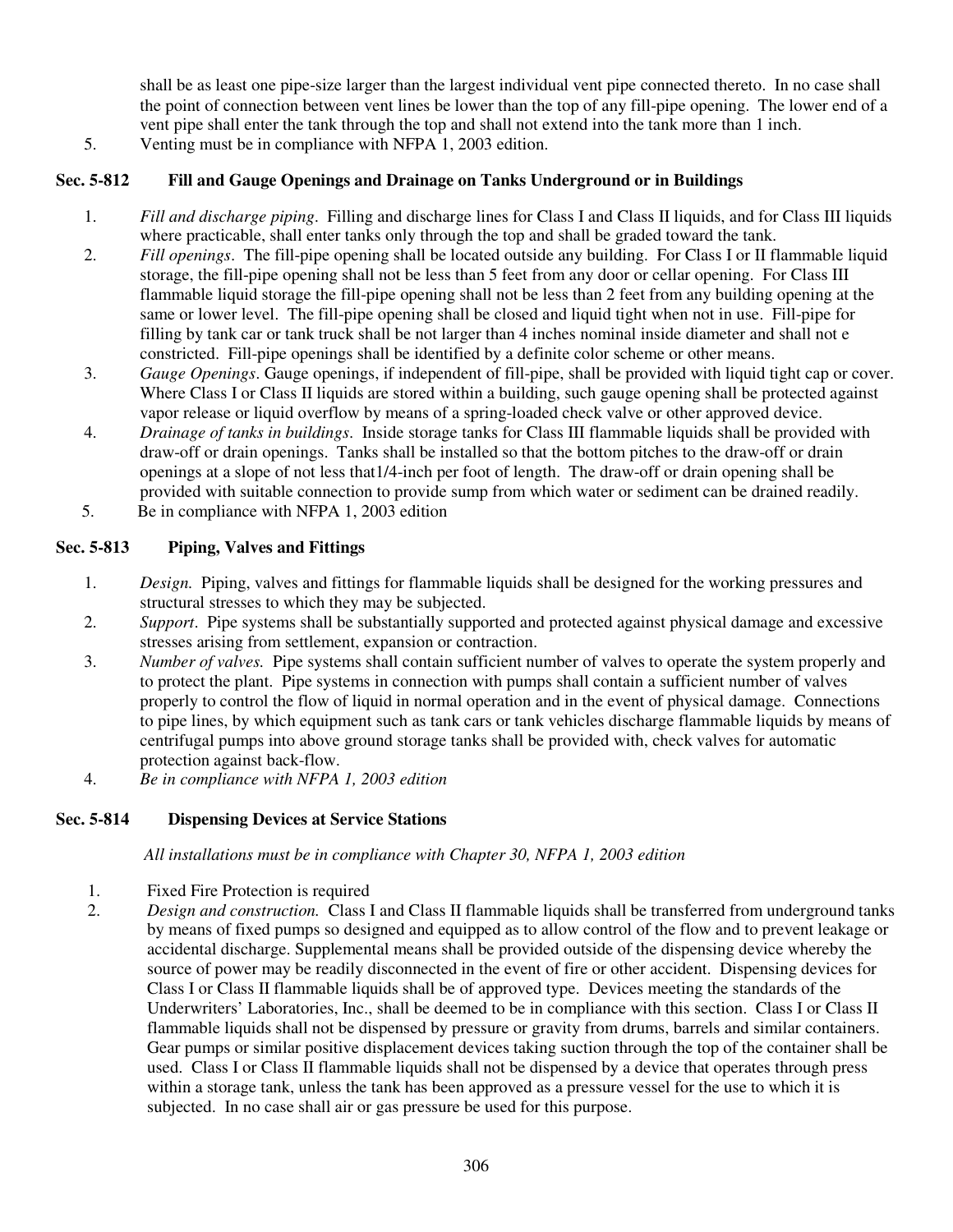- 3. *Automatic dispensing devices.* The installation and use of coin-operated dispensing devices for Class I flammable liquids are prohibited. The dispensing of Class I flammable liquids into the fuel tank of a vehicle or into a container shall at all time be under the control of a competent person. The use of any device which permits the dispensing of Class I flammable liquids when the hand of the operator of the discharge nozzle is removed from the nozzle control lever, is hereby forbidden except when using an automatic nozzle as provided in Section 5-814(2)(A).
- 4. In lieu of being held open by hand, an approved automatic nozzle may be used for dispensing Class I flammable liquid into the fuel tank of a vehicle. Such a nozzle shall have the latch-open device as an integral part of the assembly and shall shut off the liquid reliably and positively when the gasoline tank is filled, when it falls from the filling neck of any automobile tank, when it is subject to rough usage such as dropping or lack of proper lubrication, or when an automobile is driven away while the nozzle is still in the tank. A competent attendant shall be in the immediate vicinity of the vehicle being filled by such an approved nozzle.
- 5. *Location.* Dispensing devices at automotive service stations shall be so located that all parts of the vehicle being served will be on private property.

# **Sec. 5-815 Ventilation**

1. All ventilation methods must conform to Chapter 30 and 66 of NFPA 1, 2003 edition

 2. Rooms or enclosures in which Class I or Class II flammable liquids are pumped or dispensed, used in open vats or dip tanks, or mixed or blended shall be provided with natural or mechanical ventilation that will prevent the accumulation of flammable vapors in hazardous concentrations.

# **Sec. 5-816 Commercial and Industrial Establishments**

Must be in compliance of Chapter 66 of NFPA 1, 2003 edition

- 1. *Class I and II Liquids*. Class I or Class II flammable liquids shall be stored in aboveground tanks out of doors, in underground tanks in closed containers outside of buildings, in rooms of buildings meeting the requirements of Type A or Type B Inside Storage or Mixing Rooms, or in outside storage houses used exclusively for the storage and mixing of flammable liquids; storage inside of buildings, not in Type A or B rooms, shall be in sealed containers or in approved safety cans of not more than 5 gallons capacity, and the aggregate capacity shall not exceed 25 gallons unless in a storage cabinet which may be utilized for storage of not over 50 gallons.
- 2. *Standards*. Inside storage or mixing rooms, outside storage houses and storage cabinets shall conform to nationally recognize standard practice as specified in Section 5-108.
- 3. *Class III.* Class III flammable liquids shall be stored in aboveground tanks out of doors, or within buildings, in underground tanks, in tank in enclosures in closed containers out of doors or within buildings, in room meeting the requirements of Type A or Type B inside storage or mixing rooms or in outside storage houses. Containers in buildings, other than sealed containers of not over 5 gallons capacity each, shall not exceed an aggregate quantity of 275 gallons, unless stored in Type A or B inside storage rooms.
- 4. *Set back.* Containers of flammable liquids stored outdoors shall be segregated by an open space of at least 10 feet from roadways, sidewalks and structures so as not to constitute an immediate life or property hazard in event of fire. Special attention should be given to routes of egress of building occupants, window and door openings, and combustible exterior walls, platforms, cornices and roofs in securing the desired separation. Containers piled one upon the other shall be separated by dunnage sufficient to provide stability and to prevent excessive stress on container walls. The height of piles shall be consistent to provide stability. Drums and barrels stored on their sides shall have their heads facing aside so that leakage or bungs may be detected. Containers storing flammable liquids shall have caps, plugs or bungs replaced immediately after use and when the container is empty.
- 5. *Class I and II.* Class I or Class II flammable liquids shall not be drawn from or dispensed into vessels or containers within a building except by means of a device drawing from top of the tank of the container.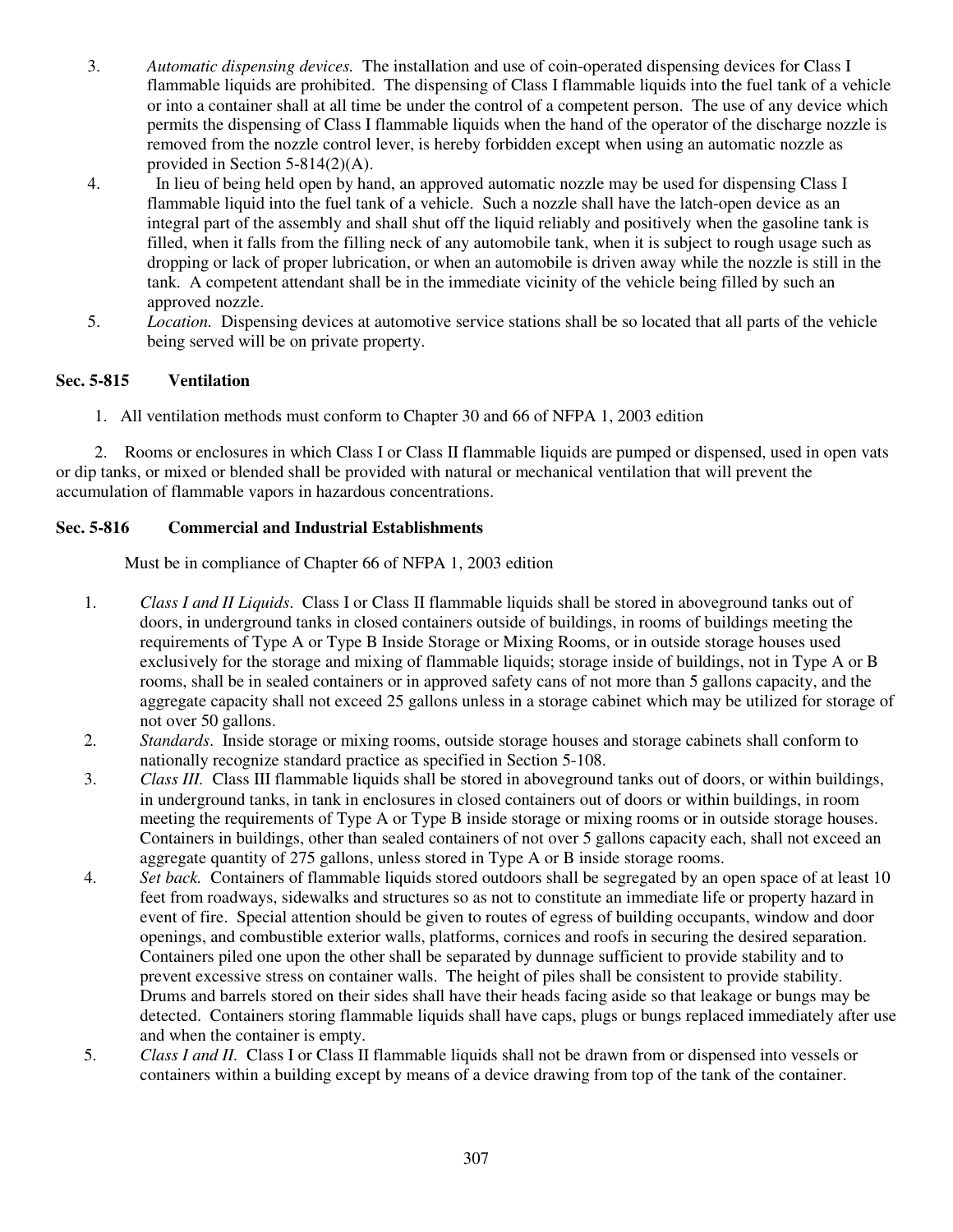## **Sec. 5-817 Sources of Ignition**

Open flames, heating devices and processes employing temperatures capable of igniting the vapors of the flammable liquids used shall be prohibited in buildings, rooms and other confined spaces in which Class I or Class II flammable liquids are used in the open, or in which Class III flammable liquids are used for the purpose of saturating, coating or otherwise treating goods or materials. Artificial lighting shall be by electricity only. Electric devices located within the possible path of vapor travel shall be of a type approved for such location. Compliance with applicable provisions of the Standards of the National Board of Fire Underwriters known as the "National Electrical Code" shall be deemed prima facie evidence of compliance with this section. Smoking shall be prohibited and suitable signs to that effect shall be displayed.

#### **Sec. 5-818 Fire Extinguishers**

 Where flammable liquids are used or dispensed, fire extinguisher appliances shall be provided in such quantities as required by NFPA 10, 2007 Edition.

#### **Sec. 5-819 Oil Burners**

- 1. All installations shall conform to NFPA 31, Chapter 33, State Statue Title 32.
- 2. Heating and other devices using oil burners shall be installed, maintained and operated in accordance with nationally recognized standard practice as specified in Section 5-108

#### **Sec. 5-820 Tank Vehicles for Flammable Liquids**

- 1. *Tank vehicle* shall mean any vehicle other than railroad tank cars and boats, with a cargo tank mounted thereon or built as an integral part thereof used for the transportation of flammable liquids. Tank vehicles include self-propelled vehicles, and full trailers and semi-trailers without motive power and with wheels carrying either part or the entire load.
- 2. *Standards.* Tank vehicles used for the transportation of flammable liquids shall be constructed, maintained and operated in accordance with nationally recognized standard practice as specified in Section 5-108.

**Historical Note:** "Fire limits" were originally established by Sec. 110 of the 1956 Building Code. **Cross Reference:** Chapter 4, Article II.

## **ARTICLE IX GARAGES**

#### **Sec. 5-901 General**

\_\_\_\_\_\_\_\_\_\_\_\_\_\_\_\_\_\_

Garages shall conform to all applicable requirements of Chapter 30, NFPA 1, 2003 edition, as well as the following provisions.

#### **Sec. 5-902 Permit Required**

No person shall use any building, shed or enclosure as a place of business for the purpose of servicing or repairing any motor vehicle therein without a permit from the Code Enforcement Officer with the advice of the Fire Chief.

## **Sec. 5-903 Repair Work**

Welding and cutting and other processes involving direct application of flame shall not be carried on in any garage housing more than twenty automobiles on any floor unless the garage is equipped with an approved automatic sprinkler system, or such process are carried on in a room enclosed by walls and ceiling of construction having a fireresistance rating of not less than one hour with openings therein protected by approved fire doors or fire windows, and with no opening from such room to any upper story. No repairs of any kind shall be made in any garage the floor of which is more than two feet below the drive-in entrance level.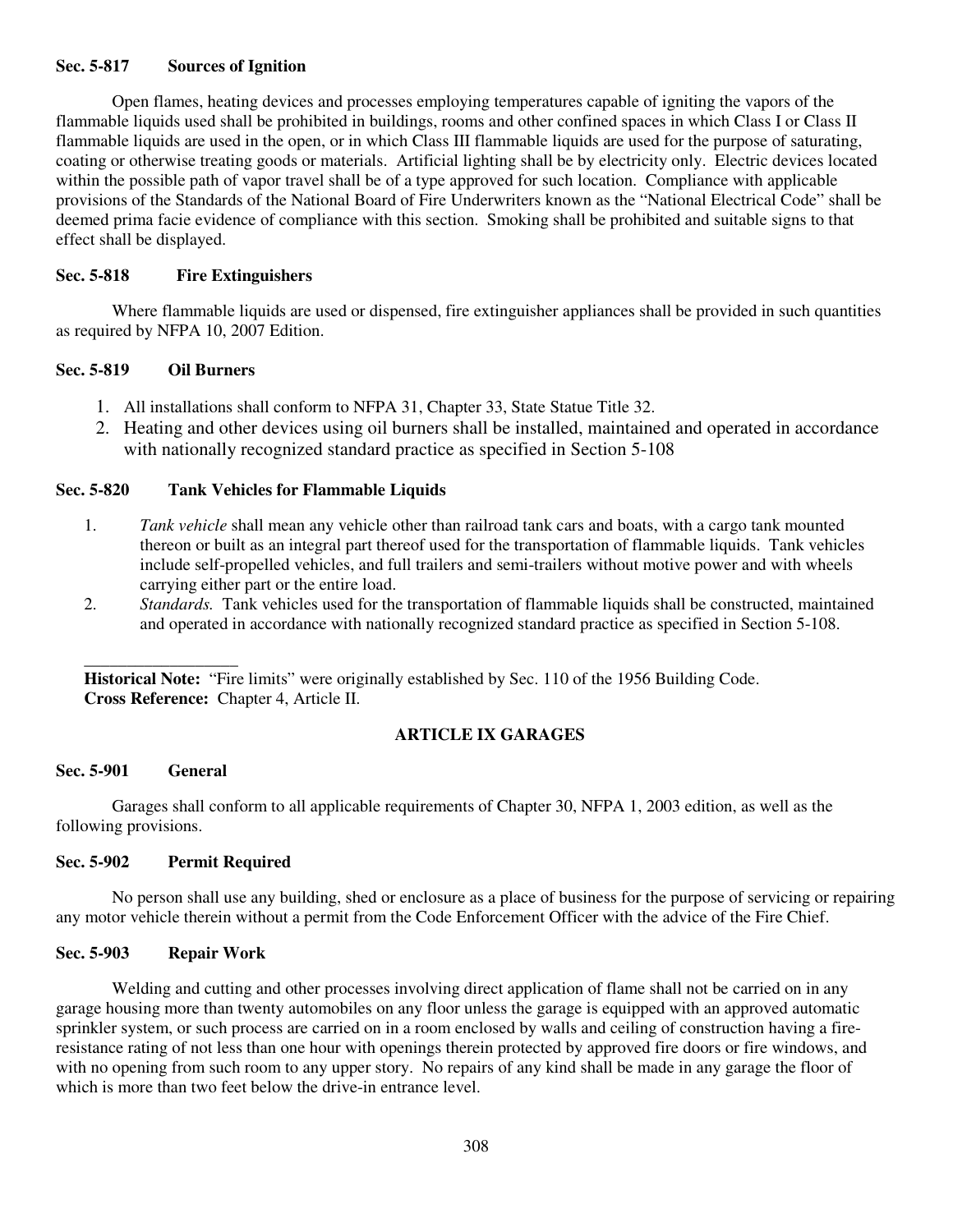## **Sec. 5-904 Cleaning with Flammable Liquids**

No flammable liquid with a flash point below 100°F. Shall be used in any garage for washing parts or removing grease or dirt, unless in a special closed machine approved for the purpose or in a separate well ventilated room enclosed by walls having a fire-resistance rating of not less than two hours with openings therein protected by approved fire doors or fire windows, and with no opening from such room to any upper or lower story.

#### **Sec. 5-905 Handling of Gasoline or Oils**

- 1. *Vehicle fuel tanks.* The fuel tanks of motor vehicles shall be filler directly through hose from approved pumps attached to approved portable tanks or drawing from underground storage tanks. Storage and handling of flammable liquids shall conform to Article 8. No transfer of gasoline in any garage shall be made in any open container.
- 2. *Floor drains.* No garage floor drain shall connect to any sewer unless provided with an oil separator or trap.

# **ARTICLE X GAS PIPING AND APPLIANCES**

## **Sec. 5-1001 Installation to Conform to Standard Safe Practices**

Standards. Gas piping and gas appliances in buildings shall be installed in accordance with standard safe practice. Installation of gas piping and appliances for domestic and commercial uses, in accordance with NFPA 37, 54, 58, 61, 82, 86, 96, 302, 501A and 501C shall be deemed prima facie evidence of installation in accordance with standard safe practice.

#### **Sec. 5-1002 Pressure Regulation**

- 1. *When regulator required.* Where the pressure of gas supplied to domestic, commercial or other low pressure gas piping systems in buildings is in excess of one pound per square inch, an approved gas pressure regulator of sufficient size shall be installed in the service pipe of each such system to prevent pressure in excess of one pound per square inch from being introduced into such building piping.
- 2. *Vent pipe.* If located inside a building, the above required regulator shall be equipped with a vent pipe leading to the outer air. Means shall be employed to prevent water from entering this pipe and also to prevent stoppage of it by insect or foreign matter.

#### **Sec. 5-1003 Pipe Entrance to Buildings**

 Where gas piping enters a building through a wall or floor of masonry or concrete any gas pipe or other nearby pipes entering the same wall or floor shall be suitably sealed against entrance of water or gas.

#### **Sec. 5-1004 Outside Valves**

 Approved means for shutting off the flow of gas from outside the building shall be provided on every gas service pipe 2 inches or larger in diameter or which supplies gas at a pressure in excess of one pound per square inch. Outside gas shut-off cocks or valves shall be located so as to be readily accessible and, when underground, shall be placed in suitable valve boxes, manholes or vaults the covers of which shall be clearly marked "Gas".

## **ATRICLE XI LIQUIFIED PETROLEUM GASES**

#### **Sec. 5-1101 Definition**

 "Liquefied Petroleum Gas" shall mean any material, which is composed predominantly of any of the following hydrocarbons, or mixtures of them: propane, propylene, butane (normal butane is iso-butane) and butylenes. All installations must conform to NFPA 58 & 1, 2003 edition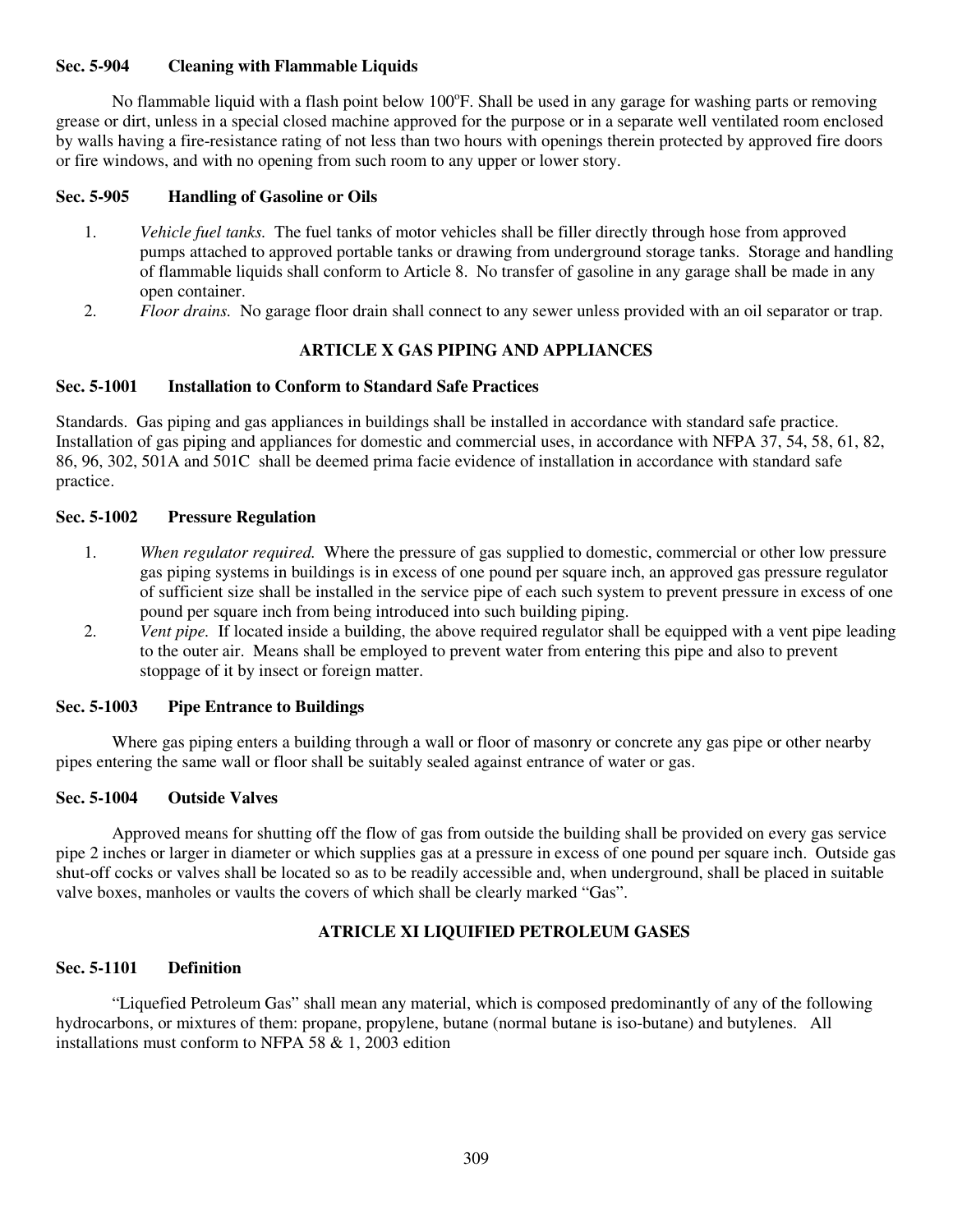## **Sec. 5-1102 Permits and Reports of Installations**

- 1. When permit required. A permit shall be obtained for each installation of liquefied petroleum gas employing a container or an aggregate of interconnected containers of over 2,000 gallons water capacity, and for each permanent installation, irrespective of size of containers, made at buildings in which people congregate of civic, political, educational, religious, social or recreational purposes. Such buildings shall include schools, churches, hospitals, institutions, hotels, and restaurants, each having a capacity of 20 or more persons. Prior to making such an installation, an installer shall submit plans to the Code Enforcement Officer and follow compliance with the requirements of this code is shown by said plans, a permit shall be issued by the Code Enforcement Officer, with the advice of the Fire Chief.
- 2. Records. Installers shall maintain a record of all installations for which a permit in not required by paragraph (1) above (but not including installation of gas burning appliances and replacing or portable cylinders) and have it available for inspection by the Code Enforcement Officer.

# **Sec. 5-1103 Standards for Liquefied Petroleum Gas Equipment and Its Installation**

 All installations of liquefied petroleum gas equipment including such equipment installed at utility gas plants, shall be in conformity with generally recognized standards for safety to persons and property. Except as otherwise provided in this Article or in other laws or regulations legally in effect, conformity with the Standards of the National Board of Fire Underwriters for the Storage and Handling of Liquefied Petroleum Gases (Pamphlet No. 58), and in the case of liquefied petroleum gases at utility gas plants, conformity with the Standards of the National Board of Fire Underwriters for the Storage and Handling of Liquefied Petroleum Gases at Utility Gas Plants (Pamphlet No. 59) shall be prima facie evidence of conformity with generally recognized standards for safety to persons and property.

# **Sec. 5-1104 Location of Containers**

Within the Fire Limits as defined in Sec. 5-804(1) of this Chapter, the bulk storage of liquefied petroleum gas is restricted for the protection of the heavily congested commercial area, the aggregate capacity of any one installation shall not exceed 2,000 gallons water capacity; except that in particular installations this capacity limit may be altered at the discretion of the Code Enforcement Officer, with the advice of the Fire Chief, after consideration of special features such as topographical conditions, nature of occupancy and proximity to buildings, capacity of proposed tanks, degree of private fire protection to be provided and facilities of the local fire department.

## **Sec. 5-1105 Container Protection**

Any LP tank over 250 gallons will have protection around tank approved by the Fire Chief.

# **ARTICLE XII PRECAUTIONS AGAINST FIRE, GENERAL**

## **Sec. 5-1201 Outdoor Fires and Permits**

The Caribou Fire and Ambulance Department Chief or designee, (AHJ), shall have the authority to issue all fire permits within the jurisdiction:

- 1. Camp Fire, Bonfires and all other Outdoor Fires. Kindling or maintaining any open fire on either public or private property within the City of Caribou, must have a written fire permit. Instructions and stipulations on the permit shall be adhered to. These permits shall only be issued to owners, renters, lessee or contractors hired for lot cleaning of property where the burning operation is to occur.
- 2. Except for special events or conditions, cooking fires or other fires approved by the Fire Chief, there will be no burning within the Compact Zone of the City of Caribou.
- 3. Fire permits for Campfires or fires for cooking purposes or any other purpose can be issued for the season. These fires must be wood only and be contained within a metal, masonry or stone fireplace, pit or ring. These fires must be a minimum of 50 feet from any building.
- 4. In some cases, the Chief or designee may require inspection of the site prior to burning.

## **The Fire Chief or designee may prohibit any or all outdoor fires within the City of Caribou.**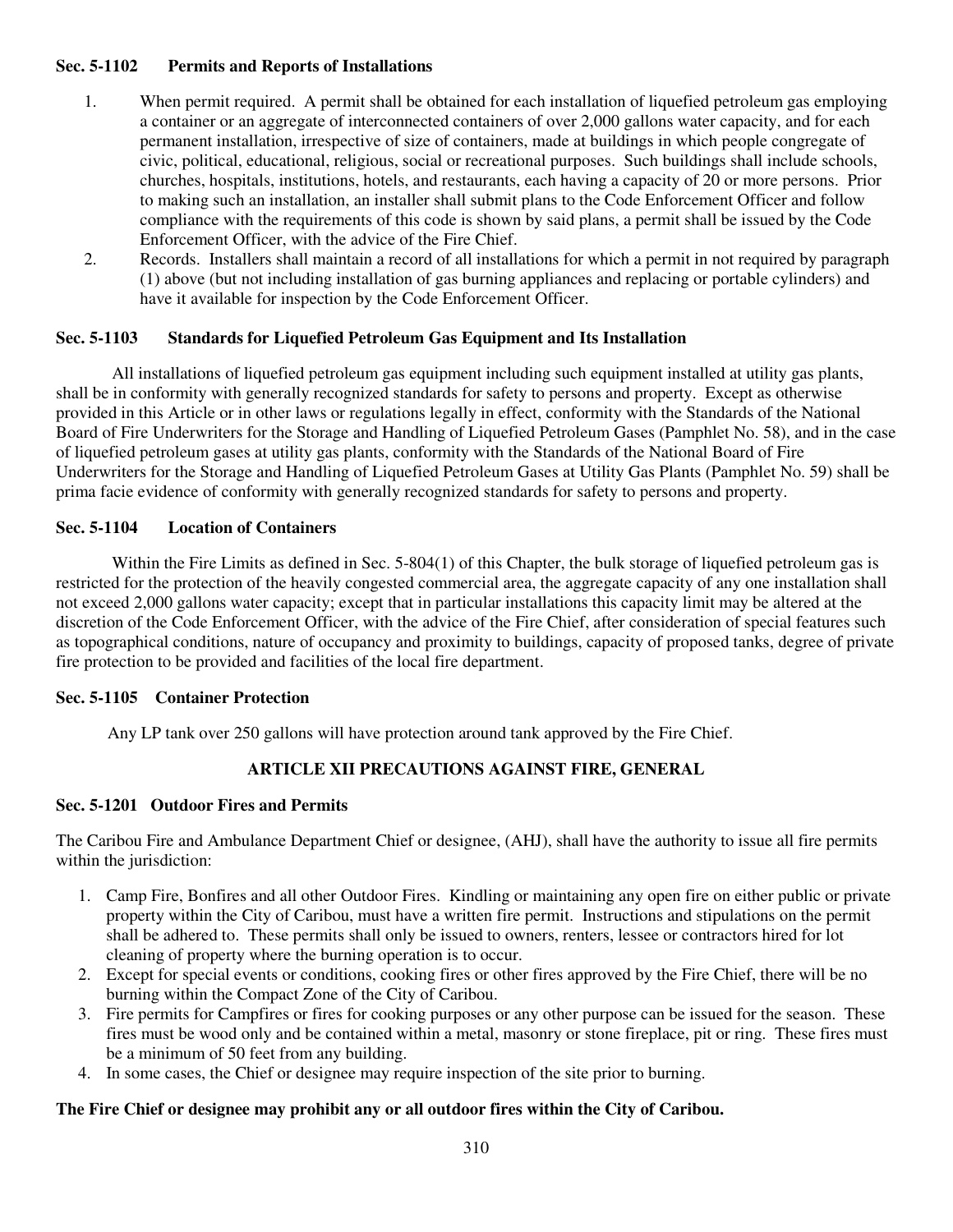5. You shall be liable for Response and Suppression Cost if you are burning without a permit or the fire escapes due to negligence or not following the safety requirements listed on the permit. All open burning shall be in conformity to existing laws and regulation of the Maine Forest Service, Department of Environmental Protection and the City of Caribou Fire Prevention Ordinance. In accordance with Title 12 statutes, the out-of-door burning of plastic, rubber, Styrofoam, metals, food wastes, chemicals, treated wood or other solid wastes, except for wood wastes, is prohibited in all areas of the State. Any person who engages in out of door burning or who fails to comply with any stated permit condition or restriction commits a Class E crime.

**Sec 5-1202** 

# **(SAMPLE)**

#### **CARIBOU FIRE DEPARTMENT OPEN BURNING PERMIT Must call 493-4204 (before 9PM) before burning to activate this permit**

| <b>Business: 493-4204</b>                                                                                                                                                                                                                                                                                                                                                                                                                                                                                                                                                                                                                                                                                                                              |                                 |                     |                                          |
|--------------------------------------------------------------------------------------------------------------------------------------------------------------------------------------------------------------------------------------------------------------------------------------------------------------------------------------------------------------------------------------------------------------------------------------------------------------------------------------------------------------------------------------------------------------------------------------------------------------------------------------------------------------------------------------------------------------------------------------------------------|---------------------------------|---------------------|------------------------------------------|
| In Case of Emergency Dial 9-1-1                                                                                                                                                                                                                                                                                                                                                                                                                                                                                                                                                                                                                                                                                                                        |                                 |                     |                                          |
|                                                                                                                                                                                                                                                                                                                                                                                                                                                                                                                                                                                                                                                                                                                                                        |                                 |                     |                                          |
| Permittee                                                                                                                                                                                                                                                                                                                                                                                                                                                                                                                                                                                                                                                                                                                                              | Address                         |                     |                                          |
|                                                                                                                                                                                                                                                                                                                                                                                                                                                                                                                                                                                                                                                                                                                                                        |                                 |                     | is permitted to kindle an open fire for: |
| () Cooking () Burning Leaves () Burning Brush () Burning Grass () Seasonal Campfire                                                                                                                                                                                                                                                                                                                                                                                                                                                                                                                                                                                                                                                                    |                                 |                     |                                          |
|                                                                                                                                                                                                                                                                                                                                                                                                                                                                                                                                                                                                                                                                                                                                                        |                                 |                     |                                          |
|                                                                                                                                                                                                                                                                                                                                                                                                                                                                                                                                                                                                                                                                                                                                                        |                                 |                     |                                          |
| Date of Burn - -                                                                                                                                                                                                                                                                                                                                                                                                                                                                                                                                                                                                                                                                                                                                       | Time to Burn                    |                     | [] 5 pm to 12 am [] All day to 12 am     |
|                                                                                                                                                                                                                                                                                                                                                                                                                                                                                                                                                                                                                                                                                                                                                        |                                 | $[$ ] 12 am to 8 am | [] Seasonal to 12-31-                    |
| Thru                                                                                                                                                                                                                                                                                                                                                                                                                                                                                                                                                                                                                                                                                                                                                   |                                 |                     |                                          |
| This permit is granted in good faith that the fire is carefully watched and controlled by sufficient force of adults and adequate<br>equipment. You shall be liable for suppression if fire escapes due to negligence or not following listed safety requirements. All open<br>burning shall be in conformity to existing laws and regulations of the Maine Forest Service, Department of Environmental Protection<br>and the City of Caribou Fire Prevention Ordinance. No open burning of tires, rubber products, wire insulation, paints, solvents or<br>sludge is allowed. Violation of this permit can be punishable by a fine of not less than \$100.00 nor more that \$1,000.00 in accordance<br>with the City of Caribou Fire Prevention Code. | PLEASE READ SAFETY REQUIREMENTS |                     | () Hand Tools                            |
|                                                                                                                                                                                                                                                                                                                                                                                                                                                                                                                                                                                                                                                                                                                                                        |                                 |                     |                                          |
| Signature of Permittee                                                                                                                                                                                                                                                                                                                                                                                                                                                                                                                                                                                                                                                                                                                                 | Date Issued                     |                     | Signature of person issuing permit       |
| State law requires permit to be in hand during burning operations<br>(White Copy – FD) (Yellow Copy – Permittee)                                                                                                                                                                                                                                                                                                                                                                                                                                                                                                                                                                                                                                       |                                 |                     |                                          |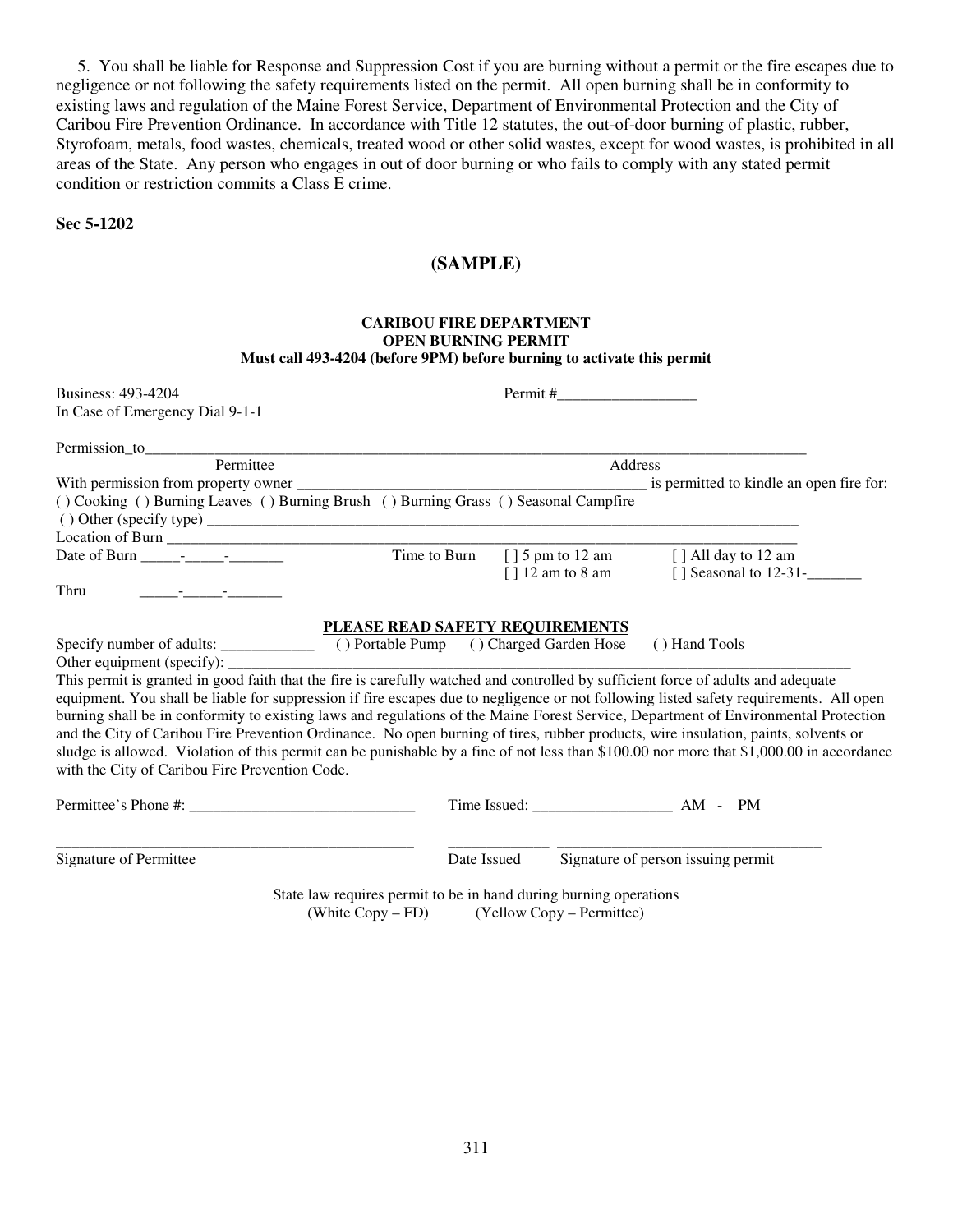## **Sec. 5-1203 Hot Ashes and Other Dangerous Materials**

 No person shall deposit hot ashes or cinders, or smoldering coals, or greasy or oily substances liable to spontaneous ignition, into any wooden receptacle, or place the same within ten feet of any combustible materials, except in metal or other noncombustible receptacles. Such receptacles, unless resting on a noncombustible floor or on the ground outside the building shall be placed on noncombustible stands and in every case must be kept at least two feet away from any combustible wall or partition.

## **Sec. 5-1204 Accumulations of Waste Materials**

 Accumulations of waste paper, hay, grass; straw, weeds, litter or combustible or flammable waste or rubbish of any kind shall not be permitted to remain upon any roof or in any courtyard, vacant lot or open space. All weeds, grass, vines or other growth, when sane endangers property, or is liable to be fired, shall be cut down and removed by the owner or occupant of the property it is on.

## **Sec. 5-1205 Handling Readily Combustible Materials**

 No person making, using, storing or having in charge, or under his control any shavings, excelsior, rubbish, sack, bags, litter hay, straw or combustible waste materials shall fail or neglect at the close of each day to cause such materials which is not compactly baled and stacked in an orderly manner to be removed from the building or stored in suitable vaults or in metal or metal lined, covered receptacles or bins. The Code Enforcement Officer, with the advice of the Fire Chief, shall require suitable baling presses to be installed in stores, apartment buildings, factories and similar places where accumulations of paper and waste materials are not removed at least every second day.

#### **Sec. 5-1206 Storage of Readily Combustible Materials**

- 1. Permit required. No person shall store in excess of 2,500 cubic feet gross volume of combustible empty packing cases, boxes, barrels or similar containers, or rubber tires or baled cotton, rubber or cork or other similarly combustible materials without a permit.
- 2. Storage requirements. Storage in buildings shall be orderly, shall not be within two feet of the ceiling, and not so located as to endanger exit from building. Storage in open shall not be more than twenty feet in height, shall be so located, with respect to adjacent buildings, as not to constitute a hazard, and shall be compacted and orderly.

#### **Sec. 5-1207 Flammable Decorative Materials in Stores**

Cotton batting, straw, dry vines, leaves, trees or other highly flammable materials shall not be used for decorative purposes in show windows or other parts of stores unless flame-proofed; provide, however, that nothing in this section shall be prohibit the display of saleable goods permitted and offered for sale. Highly flammable materials shall not be stored or used for sale or decorative purposes in any commercial business establishments unless flameproofed or contained in the original manufacturer's packaging.

#### **Sec. 5-1208 Chimneys and Heating Appliances to be maintained in Safe Condition**

#### **1. Shall conform to NFPA 31**

 All chimneys; smokestacks or similar devices for conveying smoke or hot gases to the outer air in the stoves, furnaces, fireboxes or boilers to which they are connected shall be constructed and maintained in such manner as not to create a fire hazard. All chimneys must be 3' above the highest point of the building and 2 feet above any part of the building within 10 feet of such chimney.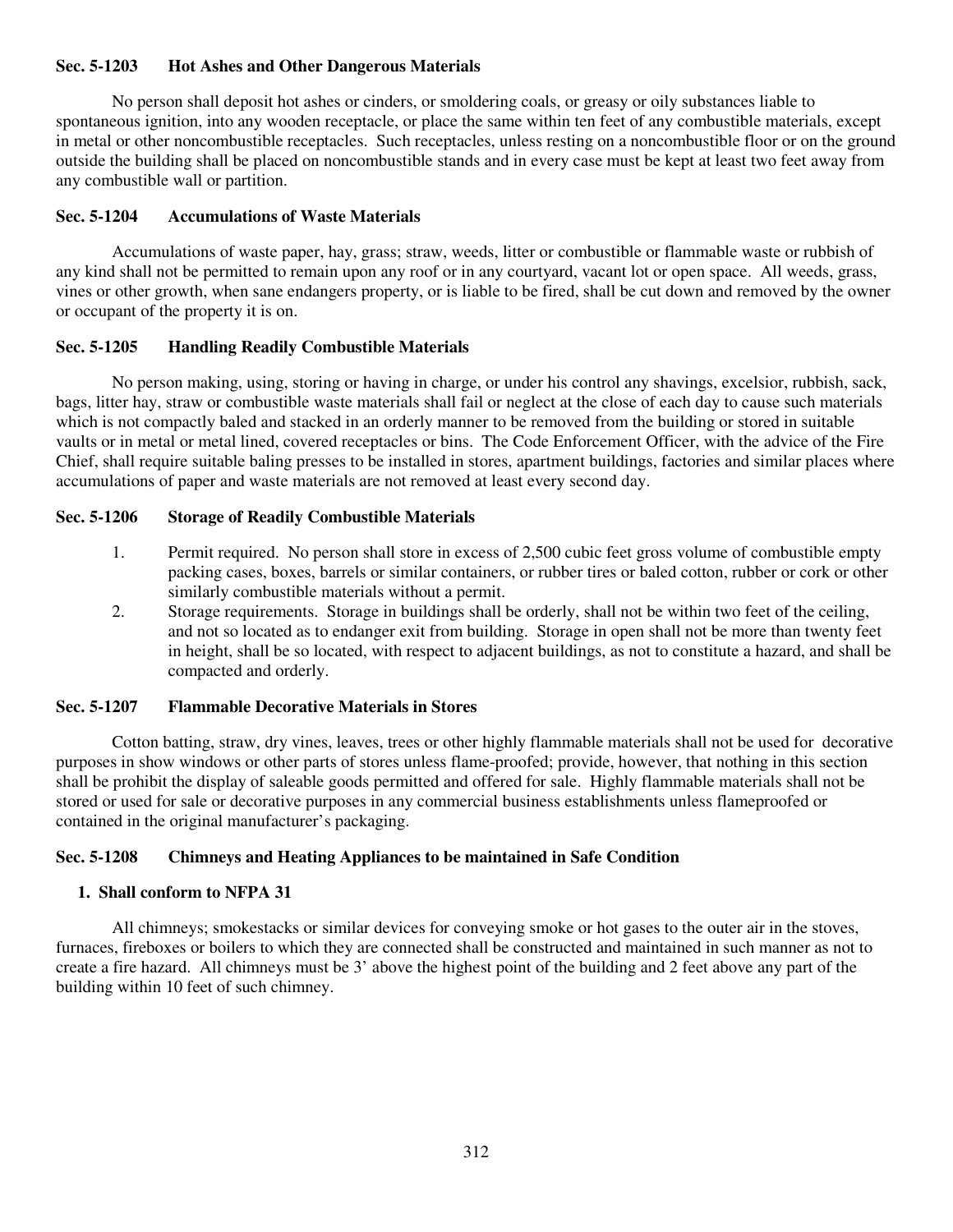## **Sec. 5-1209 Use of Torches or Flame-producing Devices for Removing Paint**

 Any person using a torch or other flame-producing device for removing paint from any building or structure shall provide one approved fire extinguisher or water hose connected to the water supply on the premises where such burning is done. In all cases, the person doing the burning shall remain on the premises 1 hour after the torch or flame-producing device has been used.

**Historical Note:** Article XII, Sec. 5-1201 & sec. 5-1207 as amended January 9, 2006 **State Law References:** 25 MRSA §2432 and §2436-A, 12 MRSA §9321 and §9325

## **ARTICLE XIII SMOKING PROHIBITED UNDER CERTAIN CONDITIONS**

## **Sec. 5-1301 Definition**

\_\_\_\_\_\_\_\_\_\_\_\_\_\_\_\_\_\_

 "Smoking" shall mean and include the carrying of a lighted pipe, cigar, cigarette or tobacco in any form. State of Maine Law prohibits smoking in any public building.

#### **Sec. 5-1302 Chief to Designate Area Where Smoking Shall be prohibited**

 Where conditions are such as to make smoking a hazard in any areas of piers, wharves, warehouses, stores, industrial plants, institutions, places of assembly, and in open spaces where combustible materials are stored or handled, the Chief of the Fire Department is empowered and authorized to order the owner or occupant in writing to post "No Smoking" signs in each building, structure, room or place in which smoking shall be prohibited. The Chief of the Fire Department shall designate specific safe locations, if necessary in any building structure or place in which smoking may be permitted.

## **Sec. 5-1303 No Smoking Signs**

 "No Smoking" signs required in accordance with Section 5-1302 shall read "By Order of the Chief of the Fire Department".

#### **Sec. 5-1304 Smoking and Removal of No Smoking Signs Prohibited**

 It shall be unlawful for any person to remove any legally required "No Smoking" sign or to smoke in any place where such signs are posted.

#### **State Law Reference:** 25 MRSA §2433

## **ARTICLE XIV ADMINISTRATION OF FIRE PREVENTION CODE**

#### **Sec. 5-1401 Enforcement**

\_\_\_\_\_\_\_\_\_\_\_\_\_\_\_\_\_\_\_\_\_\_\_

The Code Enforcement Officer, the Fire Chief or Designee shall enforce this code, hereby adopted.

#### **Sec. 5-1402 Definition**

Wherever the word "Municipality" is used in this Chapter, it shall be held to mean the City of Caribou.

#### **Sec. 5-1403 Appeals**

 Whenever the Code Enforcement Officer, with the advice of the Fire Chief, or the Fire Chief disapproves an application or refuses to grant a license or permit applied for, or when it is claimed that the provisions for the code do not apply or that the true intent and meaning of the code have been misconstrued or wrongly interpreted, the applicant may appeal from the decision of the Code Enforcement Officer or Fire Chief to the Board of Appeals or Superior Court within 30 days of the date of the decision.